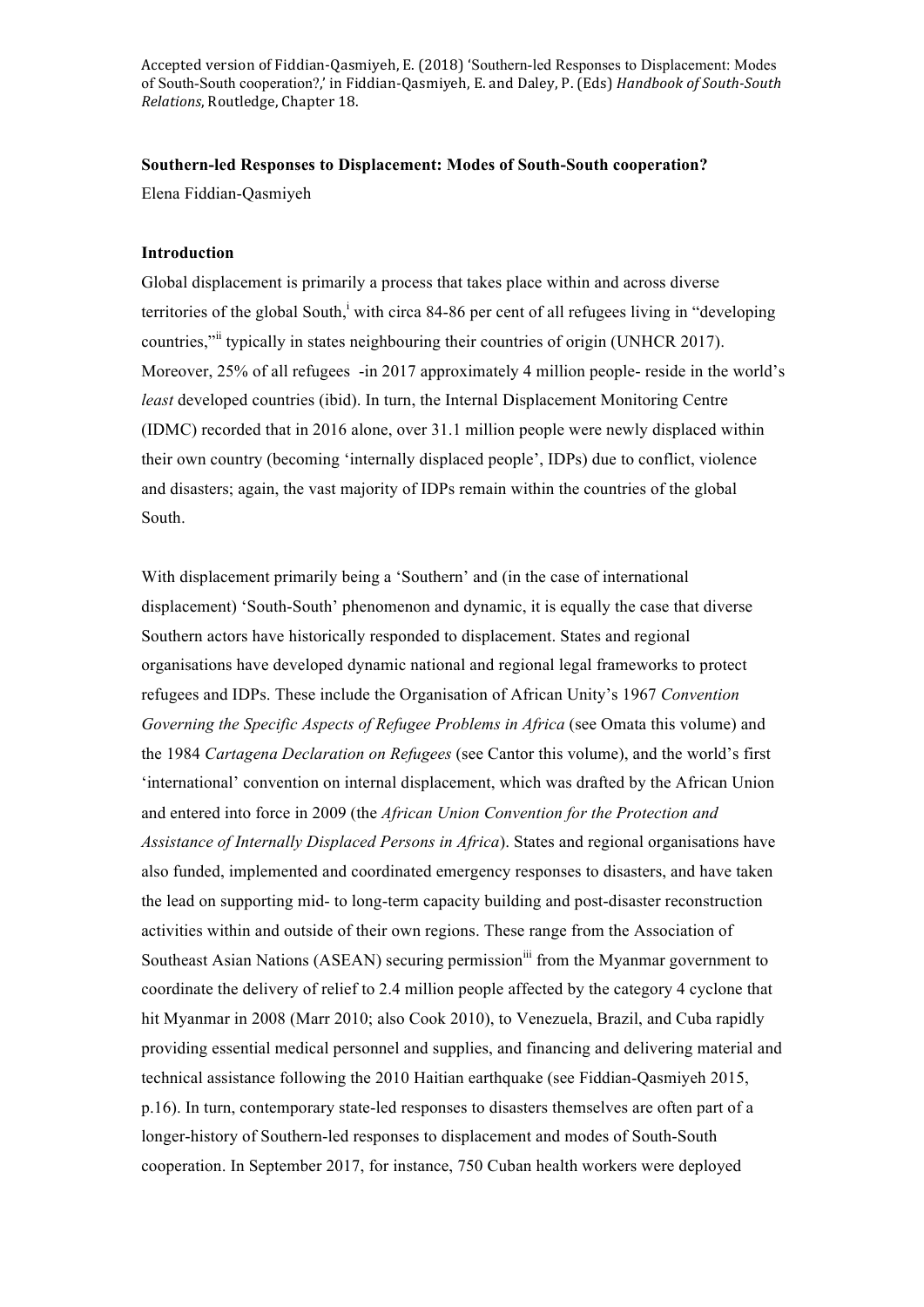across the Caribbean after Hurricanes Irma and Jose ravaged the region (Khan 2017), working alongside local doctors who had themselves been educated free of charge in Havana's Latin American School of Medicine. That School was established by Castro in 1998 (after Hurricane Mitch killed over 30,000 people across Central America and displaced more than 106,000 in Guatemala alone that year) with the official aim of helping Caribbean and Central American states develop sustainable models of national- and local-level response to disasters (Fiddian-Qasmiyeh 2015, p. 19).

In addition to these highly institutionalized, state-led modes of response and capacitybuilding, non-state groups including local communities are first responders in processes of disaster- and conflict-induced displacement (Ager et al 2015). Indeed, since the outbreak of the conflict in Syria in 2012, commentators have argued that civil society groups –rather than states or regional bodies- are the most significant actors supporting refugees in Lebanon, Jordan and Turkey (i.e. IRIN 2012; Gatten and Alabaster 2012). For instance, members of Syrian civil society have funded and delivered aid to Syrian IDPs and to refugees from Syria in neighbouring countries (i.e. Svoboda and Pantuliano 2015; Carpi and Fiddian-Qasmiyeh forthcoming), faith-based communities have provided shelter, food and spiritual support to refugees seeking sanctuary in Lebanon and Jordan (El-Nakib and Ager 2015; Fiddian-Qasmiyeh and Pacitto 2016), and protracted Palestinian refugees in Lebanon have provided assistance to 'new' refugees fleeing Syria, including Palestinians, Iraqis, Kurds and Syrians displaced from that country (Fiddian-Qasmiyeh 2015b, 2017).

However, in spite of the existence of historical and contemporary examples from across the global South, Southern-led responses to displacement have typically been rendered invisible, and largely un-acknowledged by (Northern- and Northern-based) academics, policy-makers and practitioners, with sustained academic engagement only arising relatively recently (i.e. Fiddian-Qasmiyeh 2015; Fiddian-Qasmiyeh and Pacitto 2016; Sezgin and Dijkeul 2016). This absence of literature examining the nature, modes of operation and implications of Southernled responses to displacement is especially notable given the extensive body of literature on South-South cooperation that has been published in the broad area of *development* studies since the 1990s (i.e. Mytelka 1994; Sridharan 1998; Woods 2008; Mawdsley 2012, this volume; this volume, passim). In that field, the 'emergence,' 'rise' or '(re)discovery' of Southern states as key *development* actors has been paralleled by extensive academic research into (and critiques of) alternative *forms* of development, alternatives *to* development and a potential paradigm shift to *post*-development (i.e. Rahnema and Bawtree 1997; Pieterse 1998; Escobar 2000; Six 2009). Instead of an expansion of literature in the broad field of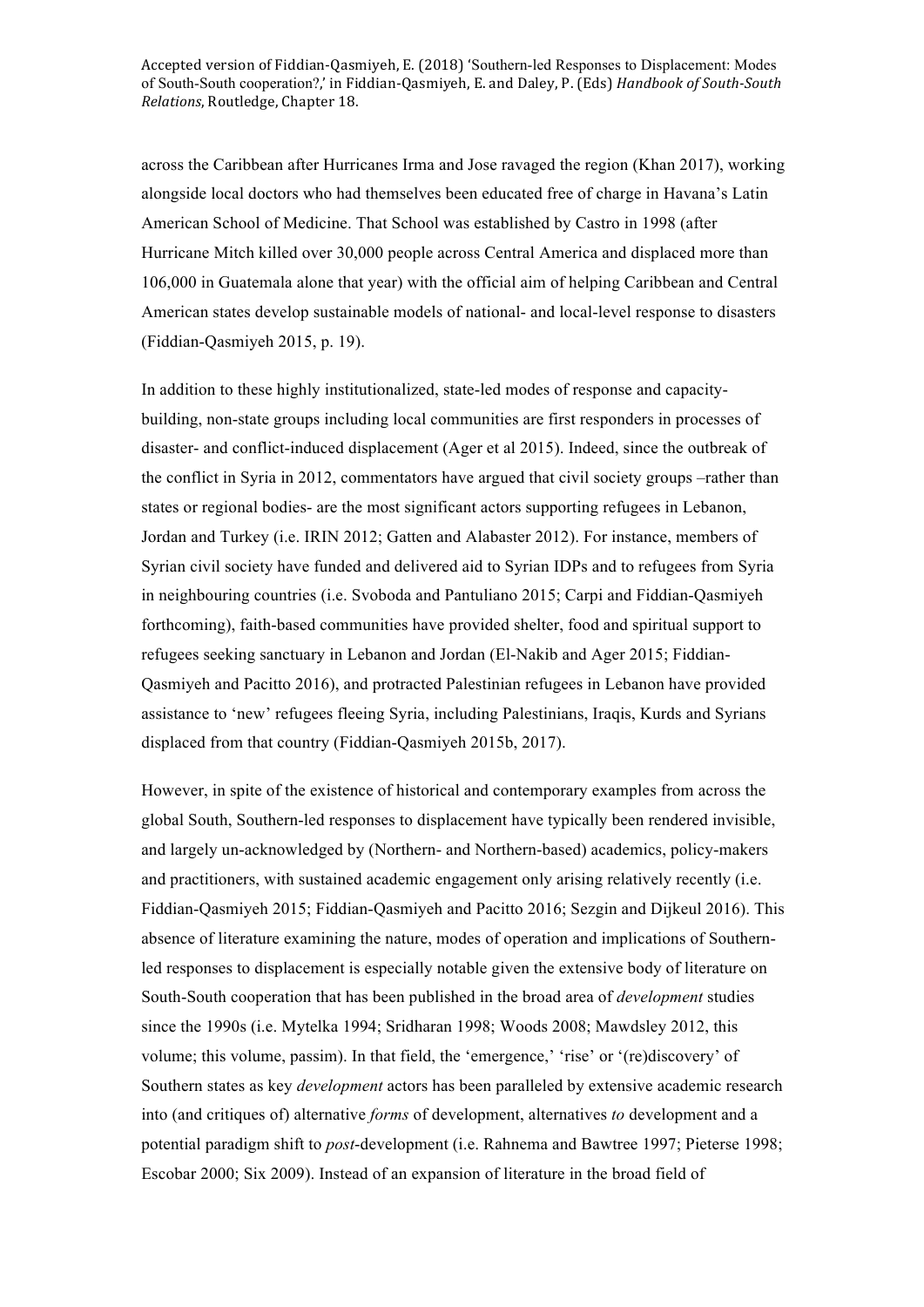humanitarian studies, however, the mainstream assumption that has long been held, reproduced, and constituted by academics, policy-makers and practitioners (in and from the global North and increasingly by some Southern states) is that crises of displacement in the South require 'humanitarian' programmes and policies funded, developed, and implemented by 'the international humanitarian system.' The latter is composed *inter alia* by UN agencies, International NGOs, the International Red Cross and Red Crescent movement, and rich donor states.<sup>iv</sup>

In turn, when Southern actors' responses to displacement *have* been analysed – including a plethora of studies into the activities of Islamic faith-based organisations post-9/11, and of 'non-traditional' donor states which are not members of the OECD's Development Assistance Committee (DAC), such as Saudi Arabia, Qatar, UAE and Kuwait - Northern academics and policy observers have often implicitly or explicitly delegitimized such responses. This has often taken place through the application of securitization frameworks which position these responses as potential or actual threats to national and international security (Harmer and Cotterell 2009; Barakat and Zyck 2010; Binder et al 2010; Fiddian-Qasmiyeh and Pacitto 2016). Indeed, Northern analysts have often expressed concerns that Southern responses are motivated by ideological and faith-based priorities and are intrinsically incompatible with the core 'international' humanitarian principles, including in particular the principles of impartiality, neutrality, and independence (see Ferris 2011; Fiddian-Qasmiyeh 2011; Fiddian-Qasmiyeh and Ager 2013; Ager et al 2015; Fiddian-Qasmiyeh and Pacitto 2016; also see Reeves in this volume on Chinese philanthropy).

In this chapter I thus start by briefly examining the extent to which Southern-led responses have been marginalized from view by Northern analysts, policy-makers and practitioners, or, indeed delegitimised as not truly 'being' worthy of being identified as 'humanitarian' responses at all. I then turn to highlighting the heterogeneity of Southern-led responses to different forms of displacement that have been developed and implemented across the global South. In so doing, I examine both the multiplicity of *state*-led responses undertaken within an institutional framework of South-South cooperation (SSC) *and* community-based responses which are less clearly related to the official principles of SSC. Noting the extent to which Southern actors have often resisted, rejected and developed alternatives to the hegemonic aid regime, I then examine why, and with what effect, specific Southern actors have at times been actively mobilised by 'international humanitarian community'. In particular, I focus on the proposed incorporation of Southern national and regional level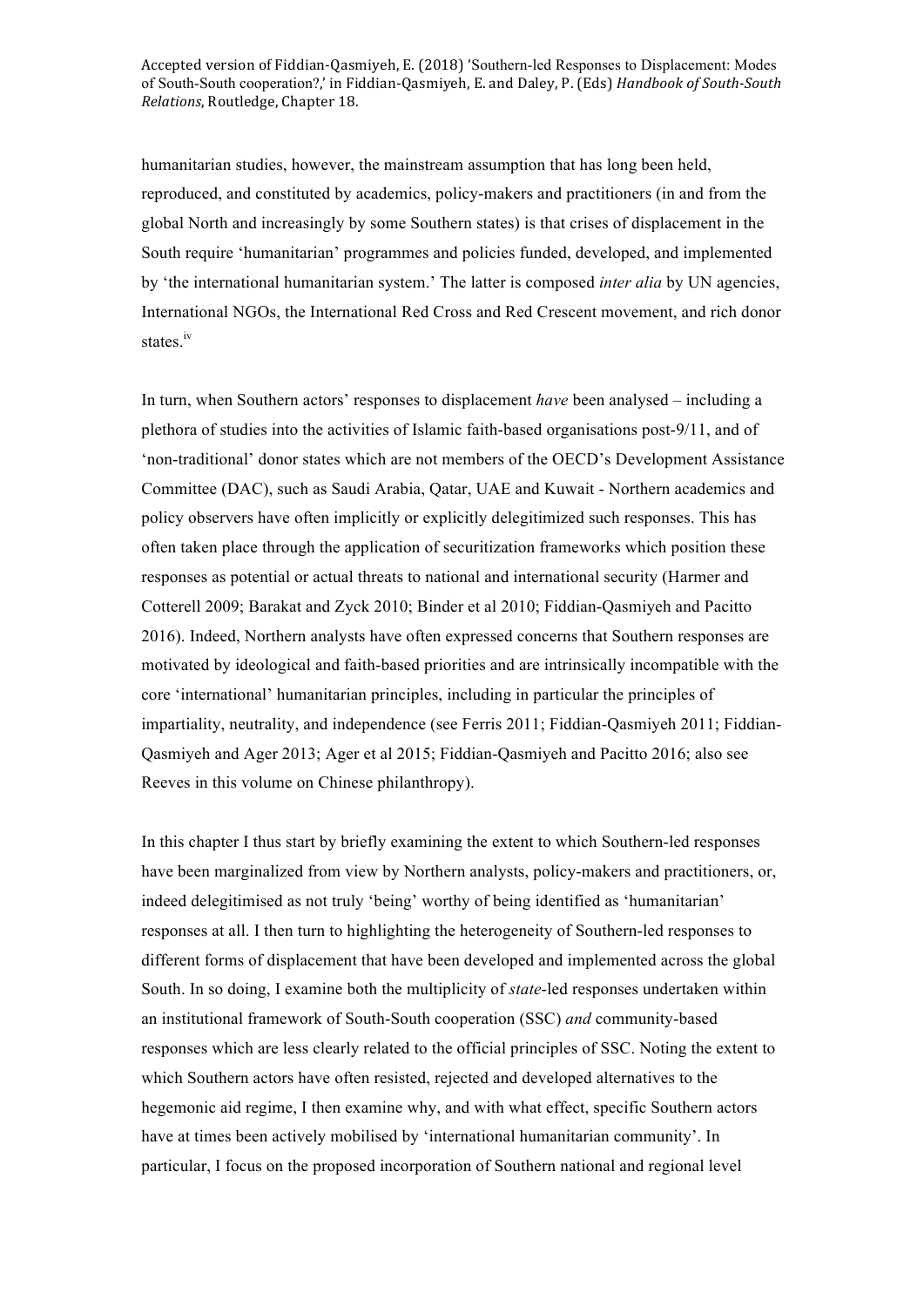actors into the international system, as part of the (post-2016) 'localisation of aid agenda,' while community- and neighbourhood-level responses – including those developed by refugees themselves - continue to be marginalized from view. By focusing on both formal and informal, and state- and community-led responses in relation to the localization of aid agenda, I argue that exploring diverse *principles* of South-South cooperation -rather than promoting the incorporation of specific Southern *actors* into the 'international humanitarian system' offers a critical opportunity for studies of and responses to displacement. I conclude by highlighting the need, firstly, for further research into the diverse modalities, spatialities, directionalities, relationalities, and conceptualisaitons of Southern-led responses to displacement; and, secondly, of continuing to trace, resist and challenge the diverse structural barriers that prevent the development of meaningful responses that meet individual and collective needs and rights around the world.

## **Situating Southern-led Responses to Displacement**

Southern-led responses to displacement have long been overshadowed in academic and policy literature by the widely-held assumption that 'humanitarian' responses to displacement have historically been developed and funded *by* Northern members of the 'international humanitarian community' and implemented *in* the global South. In part, the failure to acknowledge Southern-led responses to displacement 'as' a form of humanitarian response is related to the assertion that "modern humanitarianism's *origins are located in Western history and Christian thought*" (Barnett and Weiss 2008, p.7, emphasis added; also see Fassin 2011, p.1). Indeed, throughout the 2000s, numerous studies have examined the history, evolution and nature of 'humanitarianism,' typically tracing its birth and origins to Europe and the Enlightenment period (i.e. Barnett and Weiss 2011; Wilson and Brown 2011; Barnett and Stein 2012). Against this backdrop it is perhaps unsurprising to note that the 'humanitarian' epithet has traditionally been reserved for members of the (normative, Northern-led) 'international humanitarian community,' while the roles played by 'Others' throughout history and around the world have been erased from view (Fiddian-Qasmiyeh and Pacitto 2016).

On the one hand, academics and practitioners are increasingly recognizing the existence of a multitude of humanitarianism*s* in the plural, including "humanitarianisms of Europe, of Africa, of the global, and of the local" (Kennedy 2004: xv). And yet, on the other hand, responses not borne of the Northern-dominated and highly institutionalized international regime have remained largely neglected in academia (see Fiddian-Qasmiyeh and Pacitto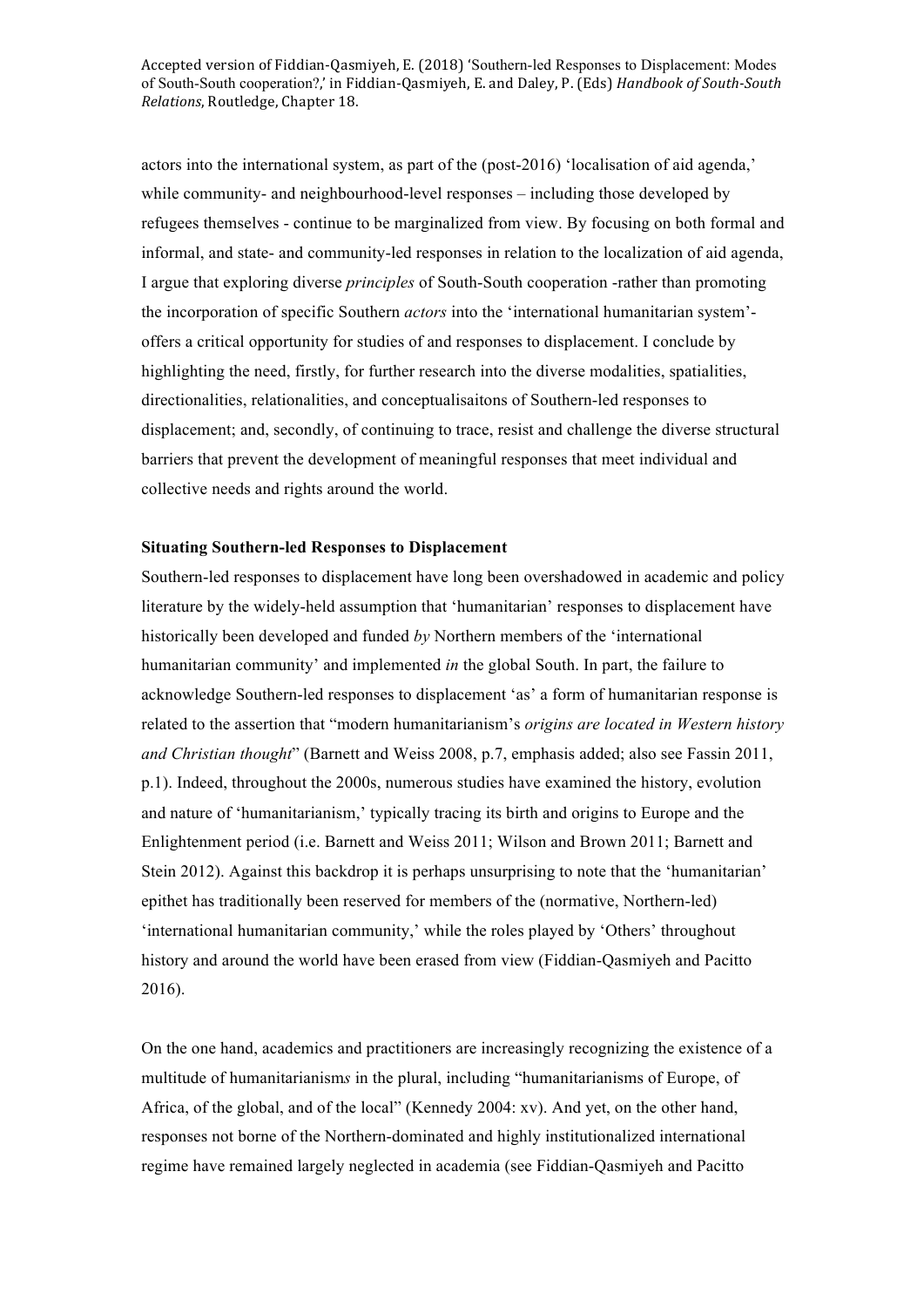2016). In essence, unless forms of capacity and action emanating from the South have been expressed in the form of Northern-style institutions or in other 'recognizable' ways, they have often been willingly ignored or marginalised by outsiders (Juma and Shurke 2002, p.8), often being rejected a priori as illegitimate courses of action which are not worthy of being identified 'as' humanitarian (also see Fiddian-Qasmiyeh and Pacitto 2016).

Indeed, in spite of an increasing interest in 'non-traditional' high-GDP state donors and 'nontraditional' humanitarian actors –especially since national and global financial crises have applied pressure to 'traditional' donors-, Davey notes that "there is a fear [amongst Northern humanitarians and formal institutions] that 'non-Western' groups may not subscribe to the principles underpinning the formal system, and may have a *misguided* understanding of what it is to be 'humanitarian'" (2012, p.2, emphasis added). This raises the question of the standard (as a set of *principles* and as a hegemonic *framework*) against which Southern-led responses are evaluated, and often denominated as misunderstanding or misapplying. It also leads us to interrogate whose perspectives should be centralized when considering whether, and why specific Southern-led responses are or are not labelled as 'forms of humanitarianism,' and by whom.

## *Beyond critiquing North-South Humanitarianism*

One of the main critiques of the contemporary humanitarian regime is that 'humanitarianism' is perceived as a "Northern- driven and Northern-controlled enterprise" (Donini et al 2004, p.190) and is identified as a contemporary manifestation of colonial imperatives. In this regard, hegemonic humanitarianism (as ideology and as practice) –embodied by the 'international humanitarian regime', guided by 'international humanitarian principles' and implemented by 'international' humanitarian agencies– is identified as justifying the continuation of Northern-led interventions that reproduce rather than transcend or disrupt neocolonial forms of control over, and appropriation and exploitation of, the South (Chimni 2000; Duffield 2007, 2013). In effect, the 'international humanitarian community' has constantly been re-constituted as 'responding' to the needs of the South (which is depicted as being unable to respond to the needs of those based in and across the South) and, in so doing, embodying and enforcing a particular, intrinsically hierarchical, mode of North-South relations.

Critics resist Northern-led interventions which have long been justified through neocolonial 'white savior narratives' and paternalistic protection scenarios which position actors from 'the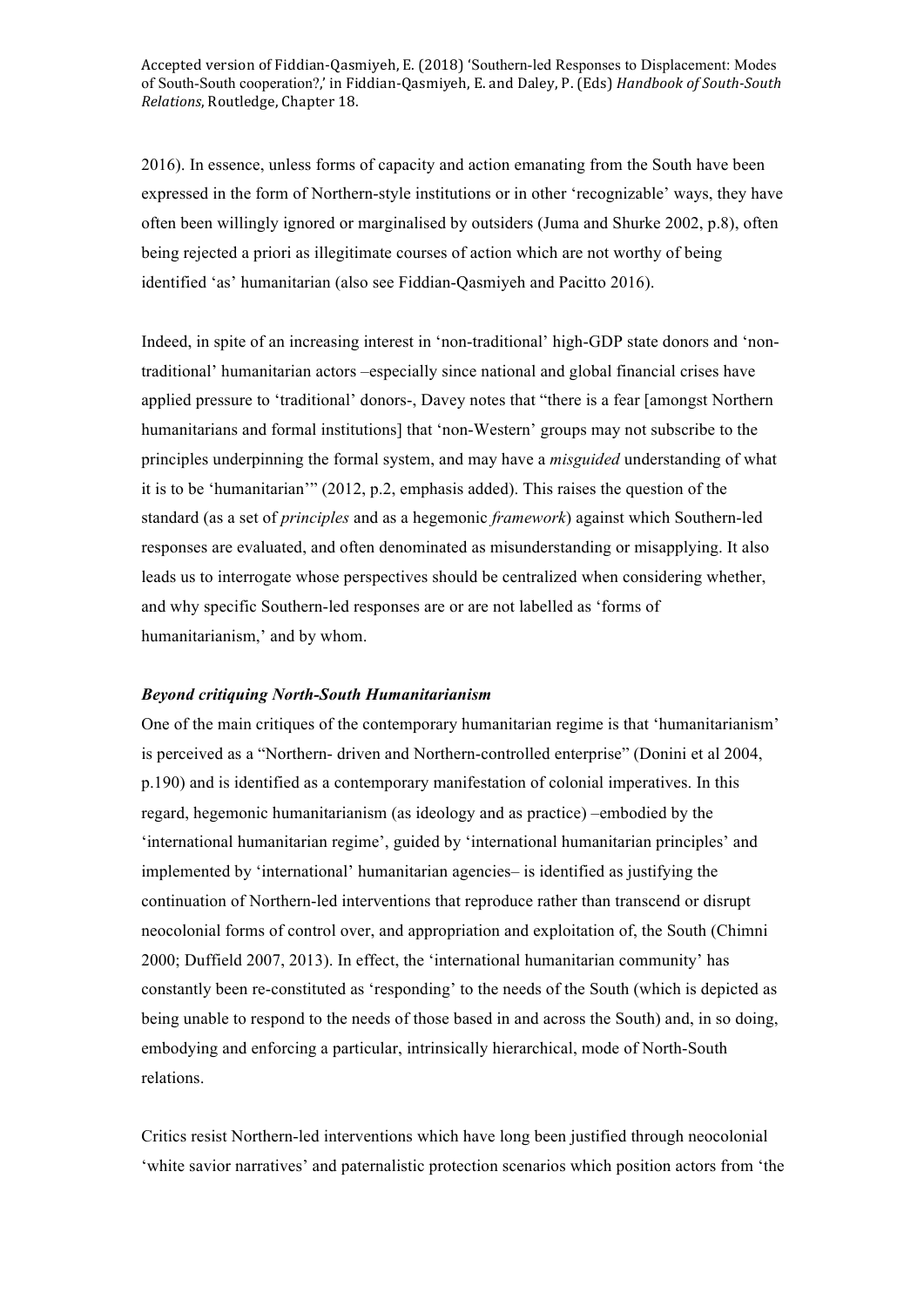North' as having the moral and political imperative to help 'them' (Southerners), 'over there' (in the South) (ie. see Abu-Lughod 2002; Rajaman 2002; Fiddian-Qasmiyeh 2014; see Carpi this volume). For instance, Northern interventions –whether through aid programmes or military invasions– have often been justified as being a moral imperative for Northern actors to "save brown women from brown men" (Spivak 1993, p.93), reproducing 'them' and 'there' as inherently violent, oppressive and oppressed people and spaces while 'we' and 'here' are positioned as democratic, free and empowered (see Abu-Lughod 2002; Fiddian-Qasmiyeh 2013).

However, critiques of the dynamics, implications and outcomes of diverse forms of Northernled humanitarian assistance and protection must also be paralleled –and indeed preceded- by acknowledging the extent to which actors from across the South have throughout history and across geographies developed a multiplicity of responses to displacement on different scales. As such, rather than further restating the extensive criticisms of Northern-led humanitarianism that have been explored elsewhere (including in Fiddian-Qasmiyeh 2015, Fiddian-Qasmiyeh and Pacitto 2016), in the remainder of this chapter I focus on diverse modes of engagement by and between actors of the global South, whilst, where appropriate, considering their position in relation to a diversity of communit*ies,* mode*s*, and principl*es* of response (all in the plural).

In so doing, I do not aim to compare and contrast Southern-led responses to those led by members of the hegemonic humanitarian regime, a process which positions Southern responses negatively, as 'non-Northern' responses which are 'different' from Northern responses which are, in turn re-inscribed, as 'the norm'. In this sense, recognising the existence of diverse Southern-led strategies and responses ensures that we do not reproduce the oppositional and colonialist formulations which are inherent in much post-development literature; the latter frequently maintains, rather than disrupts, the notion that power originates from and operates through a unidirectional and intentional historical entity, that is 'the West' or 'the North' (Brigg 2002). Instead, acknowledging the historical and on-going significance of different forms of Southern-led responses to displacement –including those framed as modes of South-South cooperation- enables us to (re)inscribe and critically examine, rather than continue erasing Others from the multifaceted history of humanitarian action writ large (also see Fiddian-Qasmiyeh and Pacitto 2016).

While resisting the tendency to reconstitute the power of 'the North' in determining the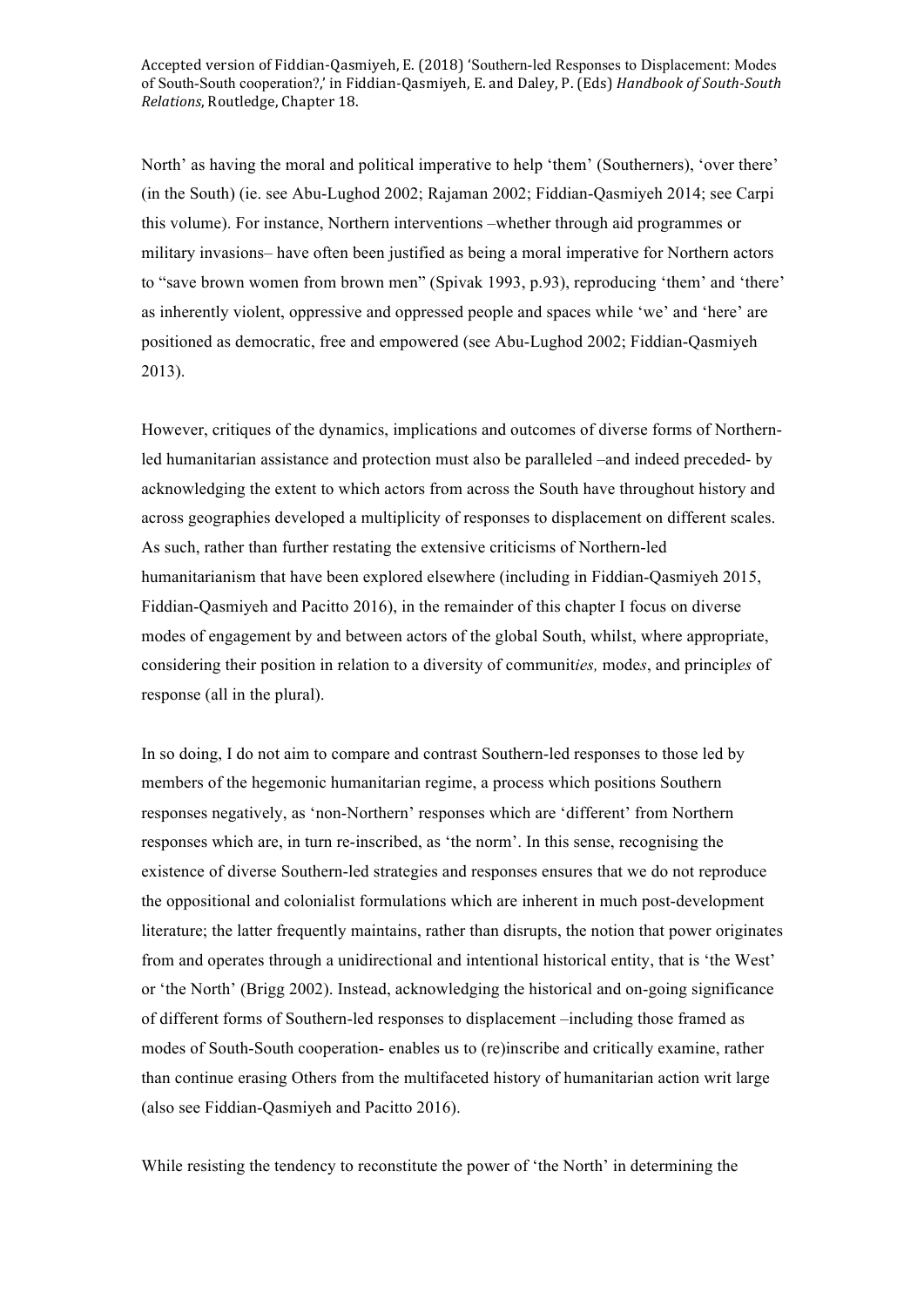contours of the analysis, it is nonetheless important to recognise that many Southern-led responses *are* purposefully positioned as alternatives and challenges to hegemonic, Northernled systems. Many Southern actors purposefully, and politically, frame their modes of response *as* an institutionalised form of South-South cooperation, and often explicitly justify their mode of engagement as aiming to directly challenge and overcome structural inequalities and forms of violence imposed by actors and systems from the global North. Southern and Northern-led responses, as noted by Aneja (this volume), "can thus be said to exist and evolve in a mutually constitutive relationship," rather than in isolation from one another. While this is especially the case with regards to institutionalised, state-led and regionally-led responses, it is simultaneously important to acknowledge that many responses developed by actors from the South -including local communities and locally-based organisations- take place independently from the aims and positions of either Southern or Northern states or state-led institutions.

I thus start from the premise that responses to displacement are diverse and implemented by a multiplicity of state and non-state actors from across the global South, including actors that variously work with, $\theta$  independently of, or explicitly against, 'the' hegemonic Northern-led humanitarian system. In some instances, including less institutionalized and more informal ones, the principles of South-South cooperation are not formally invoked, and it may thus be appropriate to examine these responses outside and beyond the framework of either Northernled humanitarian or modes of South-South cooperation. This includes analyzing them through reference to the conceptual frames mobilized and centralized by diverse Southern stakeholders themselves (Fiddian-Qasmiyeh 2015).

In particular, in this chapter I engage both with state-led responses framed through an institutional model of South-South cooperation and its concomitant principles –including solidarity, self-sufficiency and mutual interest–, *and* community-based and other forms of non-state initiatives which may be less clearly related to the official principles of South-South cooperation. In so doing, I neither aim to reify nor idealise state, communal or individual level of responses, nor to forcibly interpellate them 'as' forms of South-South relations. Rather, I intend to highlight the extent to which responses, assistance, solidarity and capacitybuilding processes in situations of displacement may take place through a diversity of directionalities and modalities.

## **State-led Southern Responses to Displacement: Resisting 'the humanitarian'?**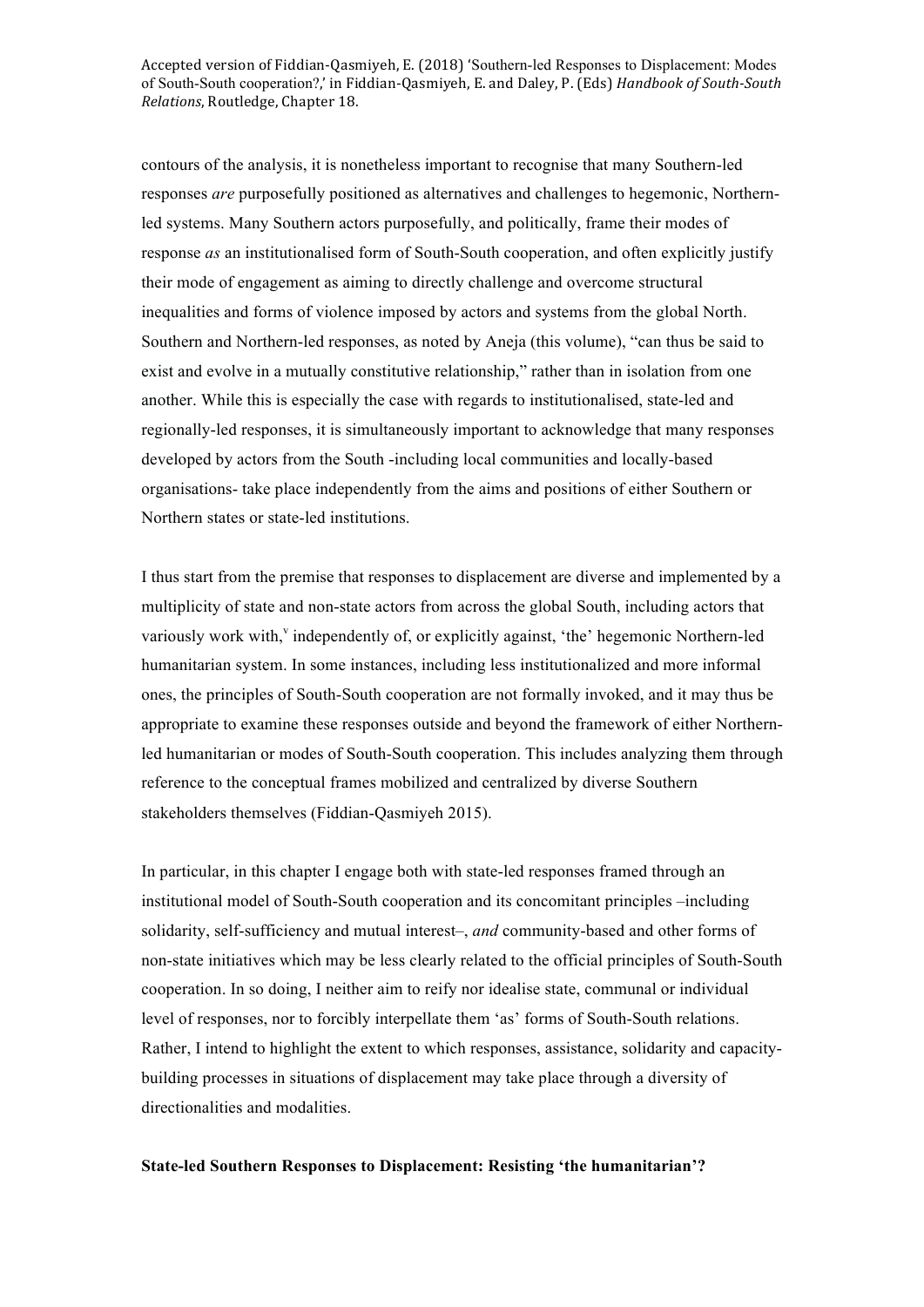If 'the international humanitarian system' has often withheld the label 'humanitarian' from actors or actions from the South, it is equally worth stating that many members of the Group of 77 (G77) –'the largest intergovernmental organization of developing countries in the United Nations'vi- purposefully refrain from using terms such as 'humanitarian assistance' or 'aid donor' as this vocabulary is intimately related to the Northern-led regime (see Fiddian-Qasmiyeh 2015). Southern states' purposive distancing from mainstream/hegemonic terminology is one way of discursively affirming the unique approach taken by Southern actors, and is paralleled by recurrent references in official state and organisational statements to the underlying principles that motivate and frame South-South cooperation: mutual benefit, solidarity, reciprocity, the absence of political conditionalities, and non-interference in the national sovereignty of other states (see Aneja, this volume). Importantly, the principles of the G77 are closely linked to those of the Non-Aligned Movement (NAM), including NAM's established aim of developing both *national* and *collective* self-reliance, to enable Southern states to operate and thrive outside of Northern states' economic, political and ideological spheres of influence (ibid).

Amongst other things, these underlying principles appear to clearly differentiate South-South cooperation from the 'traditional' Northern-led model of assistance, whilst simultaneously highlighting the roots of the discourses of solidarity, equitable partnerships and selfsufficiency that emerge in many examples of both state and non-state Southern-led responses to displacement (see Fiddian-Qasmiyeh and Pacitto 2016). In this framework, North-South relations are conceptualised as hierarchical ones characterised by vertical impositions, while South-South cooperation is conceptualised as a horizontal relationship, where state interlocutors work to advance mutual interests and complement one another's abilities and resources (see Aneja, this volume; on whether states can advance mutual interests in responses to displacement, see Fiddian-Qasmiyeh 2015 and Omata, this volume).

Far from suggesting that all Southern states, or even all states which are members of the Group of 77 adhere to or enact<sup>vii</sup> a unified model of 'South-South Cooperation', it is of course essential to highlight the diversity of positions that are officially held by states from different parts of the global South, and the relative significance that different principles of South-South cooperation may hold in different regions. While regional depictions in turn risk hiding internal heterogeneity, Fiori (2013, p. 5) proposes the following broad regional frames of reference: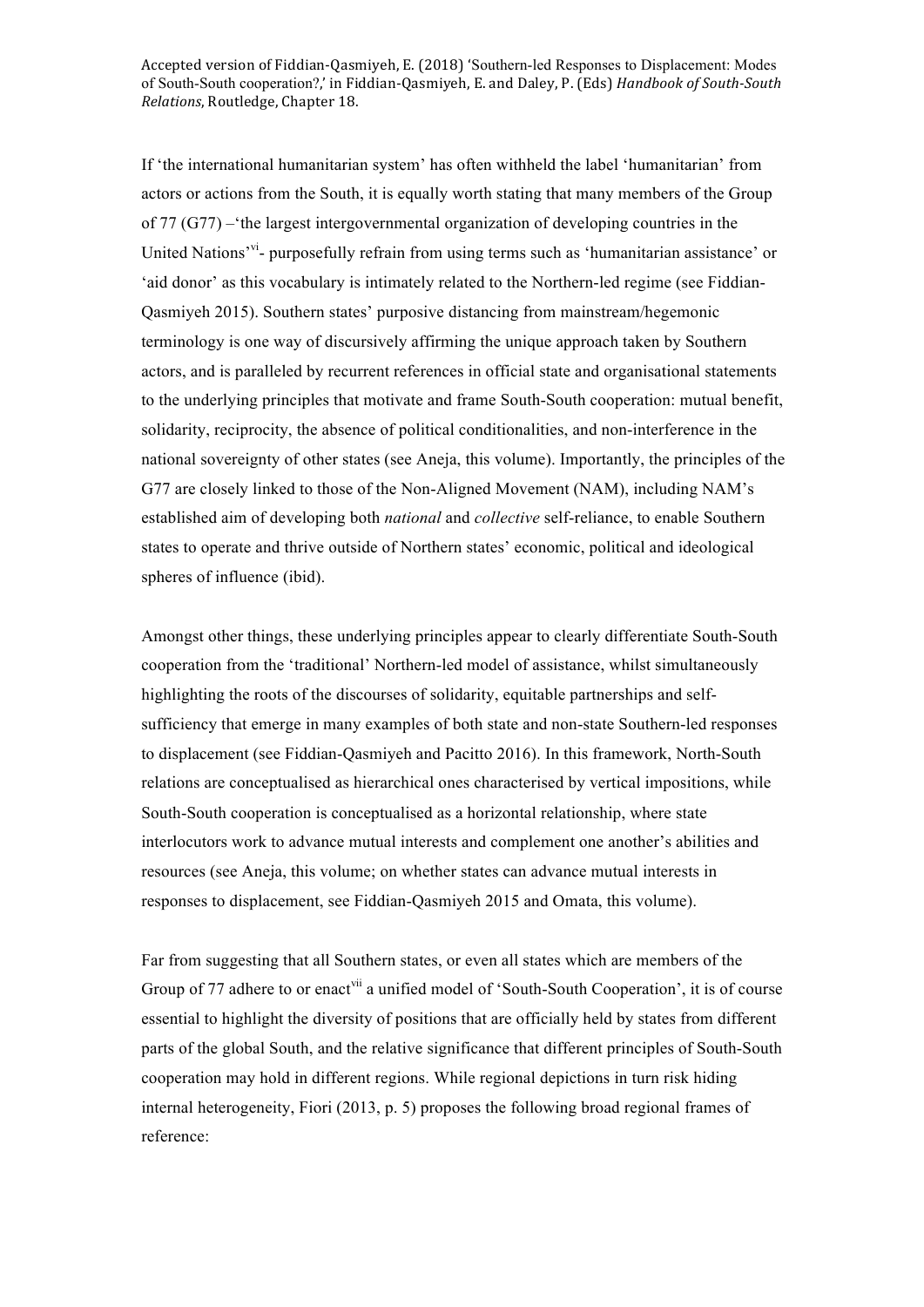In South East Asia, neutrality and impartiality have been seen as secondary to the principle of non**-**interference. In China, where the notion of the state as guarantor of the welfare of its people is grounded in Confucian tradition, the independence of humanitarian agencies from governments is not considered to be necessary, desirable, or possible.<sup>viii</sup> And in Latin America, support for those affected by conflict, extreme poverty and disaster has often been guided by a solidarity that precludes neutrality and impartiality.

It is of course worth reasserting that, while many Southern states and regional organisations have purposefully distanced themselves from the label, and the very 'system' of humanitarianism, it is equally the case that the principles of South-South cooperation are perceived by the adherents and defenders of the core 'international humanitarian principles,' as being inherently incompatible with 'humanitarianism.' From a mainstream conceptualisation of humanitarianism which positions "politics [as] a moral pollutant" (Barnett and Weiss 2008: 4) –even when this position is itself debated<sup>ix</sup>-, the centrality of different forms of politics in Southern actors' modes of response have historically been invoked to justify, or require, their exclusion from the 'history' and 'present' of humanitarianism. This is the case both for those states that have explicitly aligned themselves with and invoked discourses of South-South cooperation, *and* those state and non-state actors which have not done so.

# **Differential modes of South-South cooperation in disasters and conflict/displacement**<sup>x</sup>

The joint, horizontal South-South principles of engaging in bi-lateral and multi-lateral cooperation between states in order to meet *states'* needs (as opposed to the needs of *individuals* or *communities*) and of non-interference to protect national sovereignty, also have a practical implication in terms of the forms of assistance that Southern states will or will not offer in 'humanitarian' scenarios. In essence, while South-South cooperation on national and regional levels has been extensively implemented in contexts of *development* to promote economic and material benefits (ie. see Omata this volume; Aneja, this volume) and also in contexts of 'disaster relief,' it is the role of South-South cooperation in situations of *conflict*induced displacement that has remained less visible and more under-researched.

Here, disaster response can be understood as a means of providing assistance to a disasteraffected *state* to strengthen that state's ability to offer assistance to its own citizens on its own territory after a 'natural disaster.' In contrast, delivering assistance in conflict and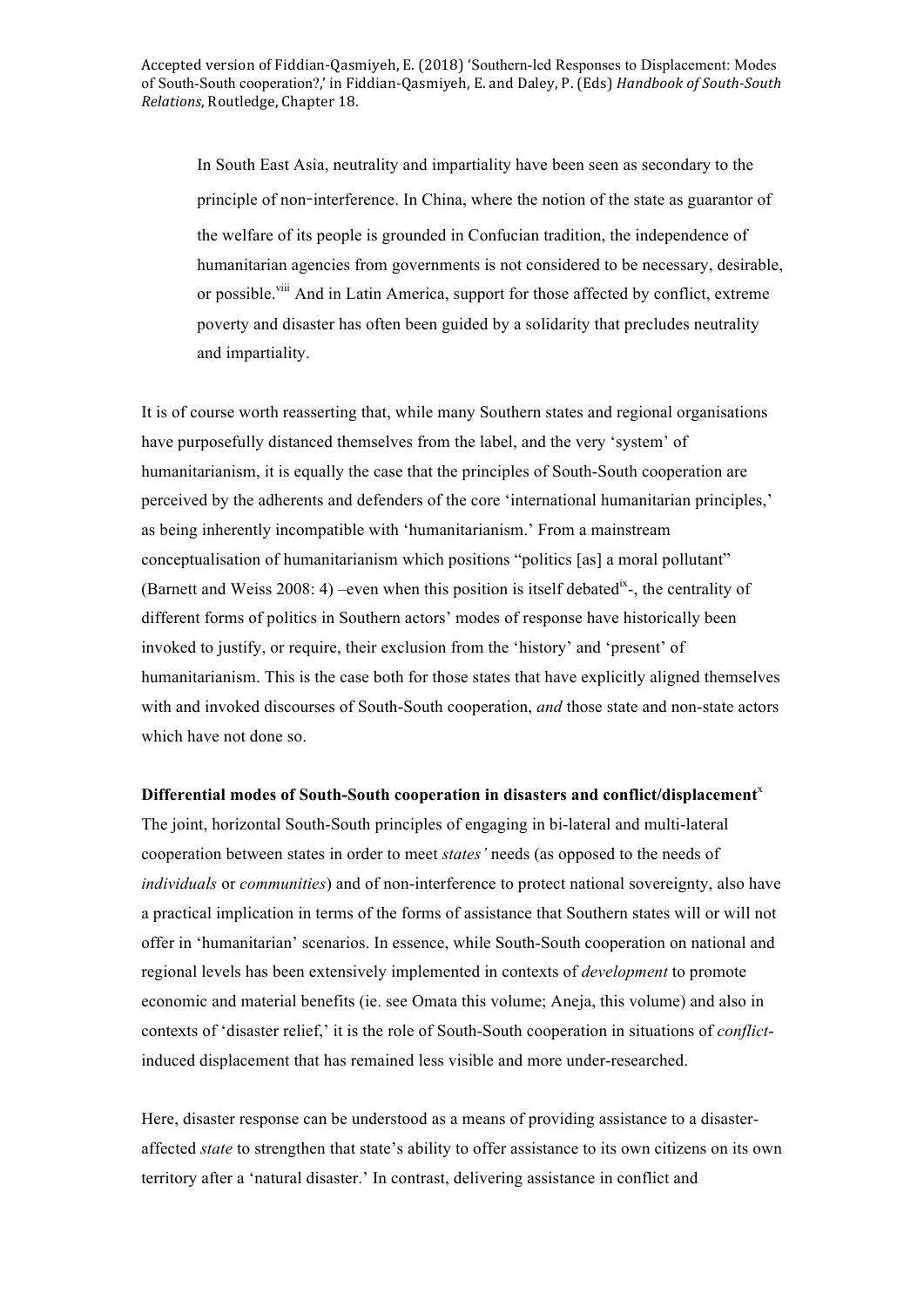displacement situations in which the state is either involved as a belligerent party or has demonstrated little or no political will to offer protection to its population, could be understood as a breach of the South-South principles of respect for national sovereignty and non-interference when such involvement does not take place at the explicit behest of the state itself.

This distinction between the scenarios in which Southern states may feel it is appropriate or inappropriate to become involved has led to extensive criticisms by academics, policy-makers and practitioners alike: by prioritising state sovereignty and the principle of non-intervention, such states effectively fail to denounce human rights violations committed by other states, including war crimes and crimes against humanity (see Fiddian-Qasmiyeh and Pacitto 2016). Although analysing such dynamics is beyond the scope of this chapter, it must be noted that these criticisms parallel the equally extensive debates regarding the moral dilemmas faced by International Non-Governmental Organisations (INGOS). Hence, while the International Committee for the Red Cross (ICRC) has historically held the position that *not* denouncing human rights violations is necessary to ensure its on-going access to populations in need of assistance, other organisations such as Medecins Sans Frontiers (MSF) and Amnesty International have centralised the moral imperative of witnessing and denouncing such violations even if it leads to the expulsion of its staff. In MSF's case, this has included making public statements announcing their withdrawal from crisis situations to avoid being seen as being complicit in upholding structural forms of violence (MSF 2017). I include this brief aside here as a means of acknowledging that when Southern responses are critiqued as not 'truly' being humanitarian because they are linked to political or ideological aims and objectives, or because they fail to denounce human rights violations, these critiques must be situated within the context of extensive criticisms that Northern-led responses are themselves typically tied to diverse forms of conditionalities which are intimately related to political and ideological priorities.<sup>xi</sup>

In spite of the state-to-state nature of institutional modes of South-South cooperation, and the principle of non-interference which has historically prevented (or justified a lack of) a critique of widespread human rights violations in other Southern states, another key 'Southern' principle is of central significance here: an anti-colonial commitment to support the right to the self-determination of peoples, and the commitment to promote national and communal self-sufficiency independent of externally (Northern-provided) aid. Hence, as explored in Fiddian-Qasmiyeh (2015), from the 1960s to the mid-2010s this commitment led the Libyan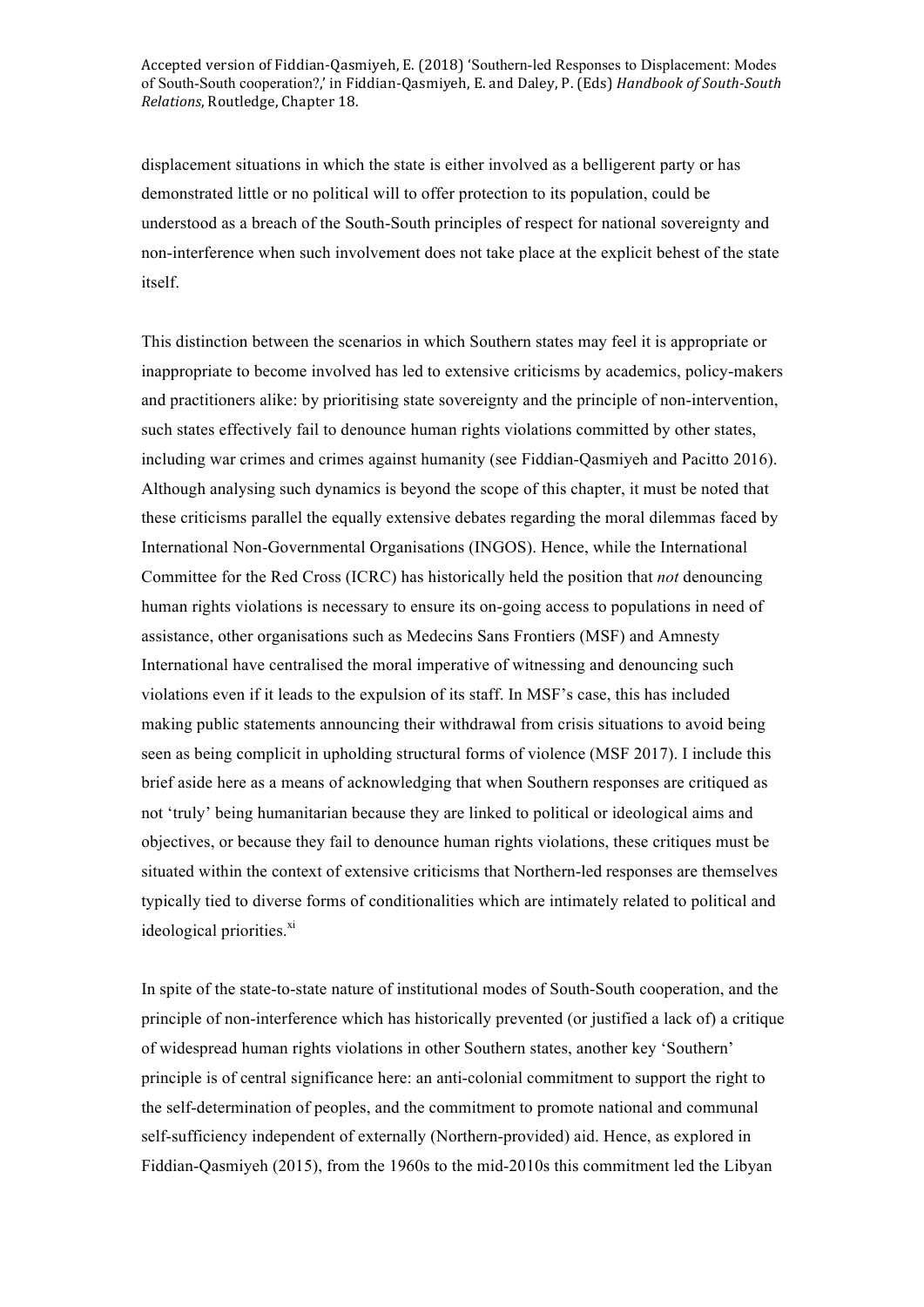and Cuban states to offer different forms of support to *non-state* interlocutors, including the Popular Front for the Liberation of Saguiat el-Hamra and Rio de Oro (Polisario Front) and the Palestine Liberation Organization (PLO) and its constituent factions as, respectively, the 'legitimate representatives' of the displaced and dispossessed Sahrawi and Palestinian peoples. While Cuba's and Libya's ideological positions and priorities are distinct (broadly reflecting internationalist and Pan-Arabist paradigms respectively– see Fiddian-Qasmiyeh 2015), both states expressed their solidarity for these liberation movements and their respective refugee populations, and politics was consequently a central feature of the development and implementation of these states models of South-South cooperation with non-state anti-colonial actors.

In this context, offering free educational opportunities to Sahrawi refugee children and youth and to Palestinian refugee youth were historically justified by the Cuban and Libyan states, and by the Polisario and PLO, as providing the means to maximise refugees' self-sufficiency and the foundations to establish and run the independent nation-states of Western Sahara and Palestine (Fiddian-Qasmiyeh 2010, 2011b, 2015). Far from upholding an absolute commitment to non-interference, these positions have directly involved not only critiquing but offering different forms of support that directly challenge the territorial claims of other members of the G77 and the Non-Aligned Movement, including Morocco.

However, while the centrality of politics and ideology in Cuba's and Libya's responses have led many external analysts to question whether such state-led responses can ever 'truly' be considered to be 'humanitarian', a more central concern acknowledged towards the end of this chapter is the extent to which refugee participants themselves conceptualise and describe these initiatives as political, ideological and/or humanitarian in nature (Fiddian-Qasmiyeh 2015).

## **Parallel systems, cooperation and cooptation**

While many Southern state and non-state actors have resisted, rejected and developed alternatives to the hegemonic aid regime, it is equally the case that many others have actively engaged with Northern institutions, organizations and programmes, and have often aimed to become part of the 'international' development and humanitarian system. Furthermore, in spite of Northern-led interrogations of, or rejection of, Southern led responses, it is equally the case that Northern actors have long depended upon Southern-based NGOs, national organisations and states as implementing partners, or as 'Southern' wings of international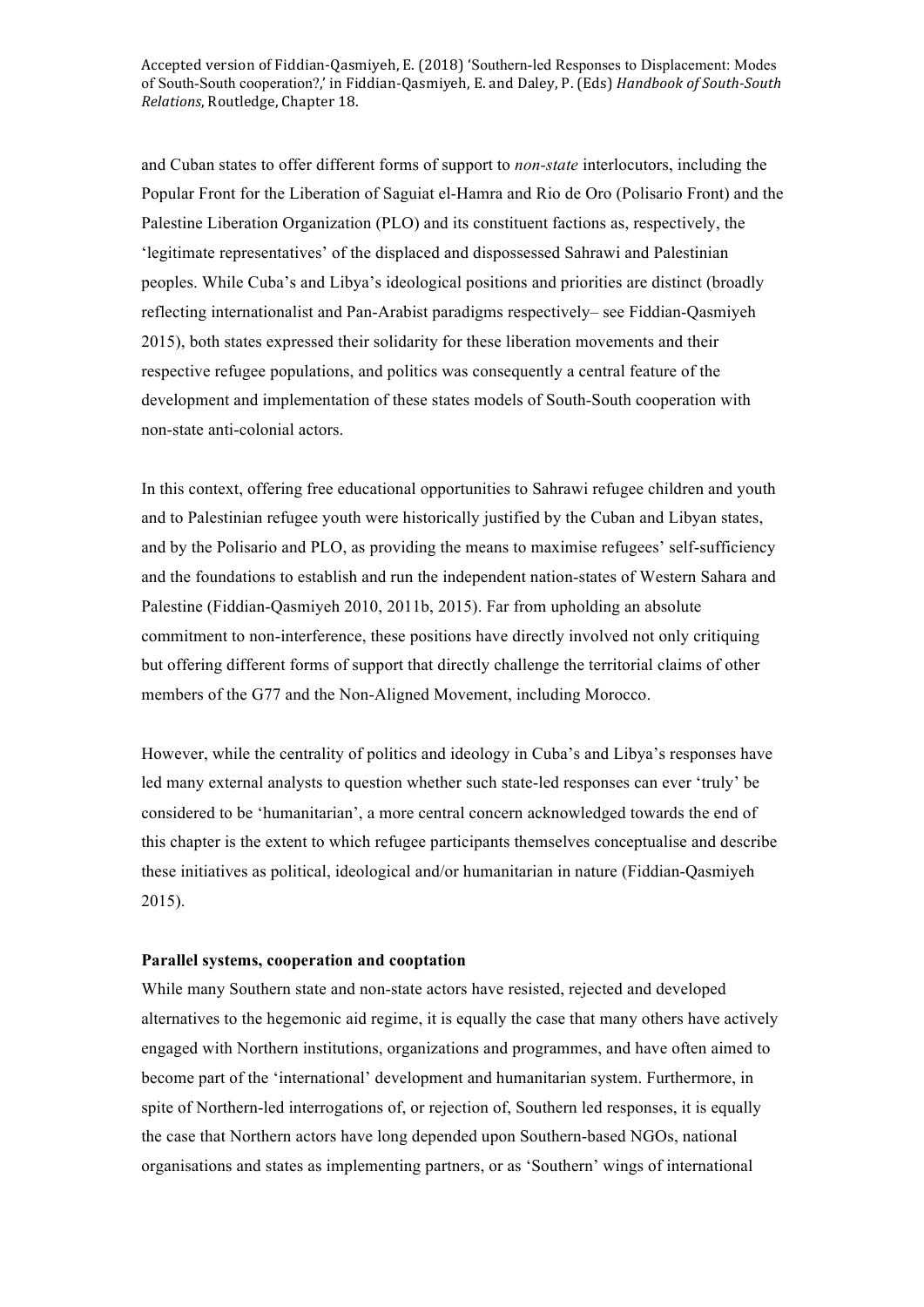agencies. In the following section I examine Southern-led responses to displacement in relation to, and indeed contra, the post-2016 'localisation of aid agenda,' which I argue offers an example of the instrumentalisation and co-optation of Southern actors into the 'international regime.'

## *Southern-led Responses and/contra the Localisation of Aid agenda*

The localization of aid agenda –advanced in particular since the 2016 World Humanitarian Summit (WHS)- has been grounded upon an official recognition that a plurality of actors respond to different forms of displacement. Indeed, the 2015 *World Disasters Report* documented the increased tendency for international actors to support nationally-led strategies for disasters worldwide, and following the 2016 WHS, the international community officially committed to support 'local' responses by changing its mode of operation and the funding of response mechanisms (even if this shift is largely itself a response to the various financial and political crises which have led to pressures on European and North American states' aid budgets). This includes the increasing trend to promote national and regional aspects of disaster management, perhaps especially, although not exclusively in contexts of transboundary and regional disasters (Hollis 2017). Such regionally-based response mechanisms, including the UN's Syria Regional Refugee Resilience Plan (the '3RP') I have discussed elsewhere (Fiddian-Qasmiyeh 2018/forthcoming), centralise the importance of mainstreaming support for local municipalities and institutions into programming activities to maximise positive outcomes and experiences amongst both refugee and host communities in conflict affected areas. Indeed, the existing evidence confirms that regional, national and municipal level actions and coordination *are* key to disaster response (i.e. Fiddian-Qasmiyeh 2016). However, evidence also confirms that, repeatedly, appropriate levels of funding and localised modes of partnership do not result from official assertions and commitments by the UN and (Northern) donor states.

Furthermore the very process of enhancing the roles of, and institutionalizing 'Southern actors' within the context of 'the localization of aid' itself requires careful analysis. In effect, we must remain concerned about the instrumentalisation of Southern actors and the extent to which the localization agenda may be a way for Northern states to shift resources, and responsibilities, onto Southern actors, or to simply withdraw from international responsibilities without sharing the promised funding and resources (Fiddian-Qasmiyeh 2015).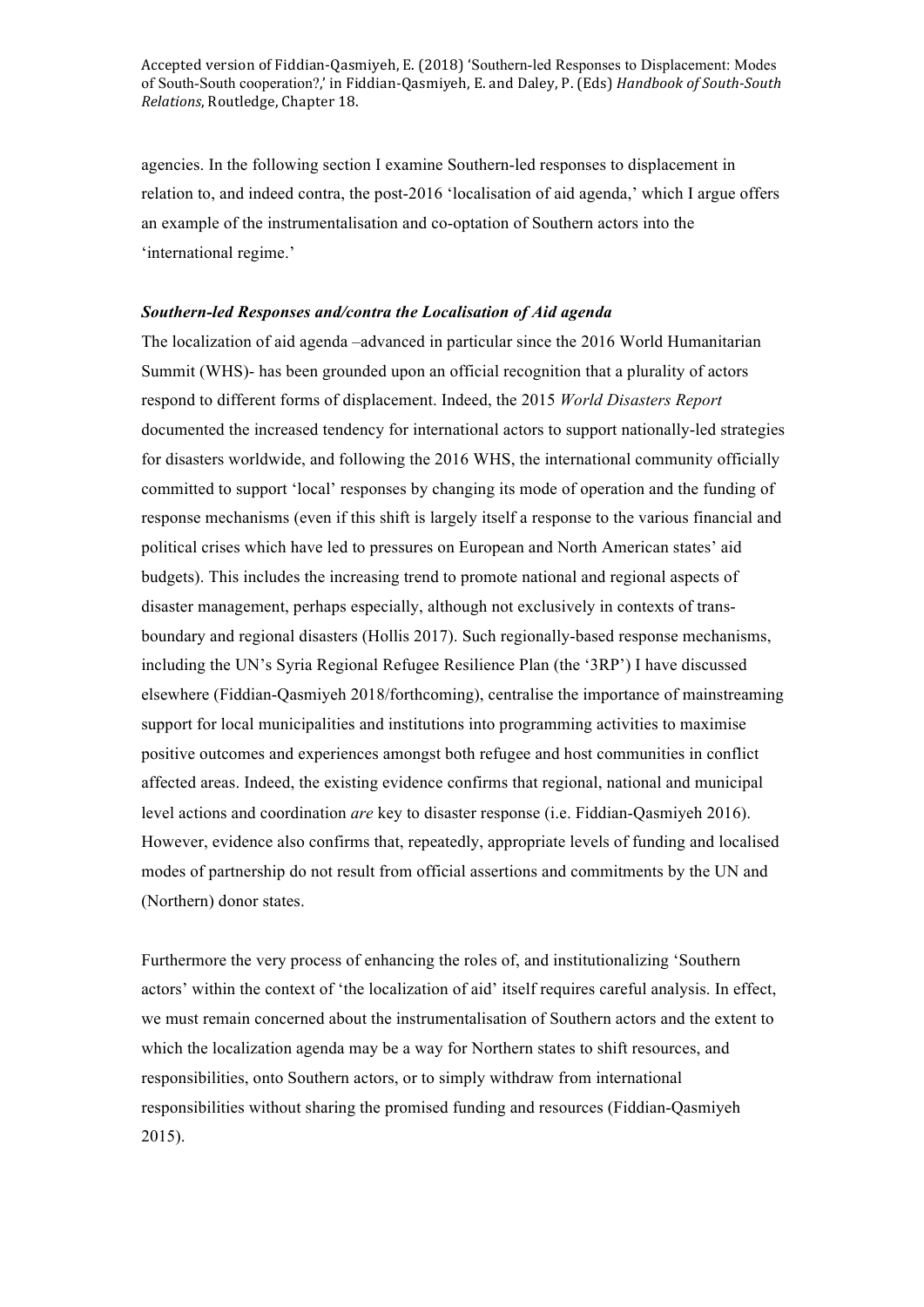Indeed, there is a major paradox inherent in the localization of aid agenda, in that it aims to 'support' specific 'local' (read 'Southern state and regional') responses precisely by institutionalizing them within the broader paradigm and parameters established by the 'international system.' In this context, we can view the localization of aid agenda as promoting a particular form of North-South relations, in which Northern states are increasingly mobilising Southern actors to 'share the burden' (precisely through 'keeping the burden in the South') in undertaking assistance and protection activities (Fiddian-Qasmiyeh 2015). The mainstreaming of support for Southern-led initiatives by UN agencies and Northern states is especially paradoxical when situated within the context of South–South cooperation: as outlined above, the latter was purposefully developed as a necessary means to overcome the exploitative nature of North–South relations, and has historically been associated with the Non-Aligned Movement, and anti-colonial and anti-imperialist struggles (Fiddian-Qasmiyeh 2015; see Aneja this volume; Fiddian-Qasmiyeh and Daley this volume).

As such, I argue that a focus on Southern-led responses must transcend identifying and offering (certain forms of) support to specific *actors* from the global South (here, Southern states and regional organisations). Instead, it invites us to consider what role diverse *modes* of South-South *cooperation* may play in terms of responding to disasters, and what role the *principles* of South-South cooperation might have in reconceptualising existing, and formulating new or hybrid forms of response, including responses that challenge structural inequalities. It is this *relationality* between diverse actors between and across the global South, at all scales, levels and directionalities, and the divergent principles, motivations and modes of action, which remain to be explored in detail.

Importantly, while South-South cooperation (SSC) has been officially perceived as being central to development and responses to disasters, as outlined above, SSC has also often been perceived –in principle– to be incompatible with developing Southern-led responses to conflicts and conflict-induced displacement. This is, amongst other things, due to the South-South principles of non-interference and respecting state sovereignty outlined above, but also due to *international organisations'* assumptions that South-South cooperation can only take place when 'time' is available, with Southern-led responses to humanitarian situations excluded almost a priori. This is clearly reflected in the following quotation from a senior UNDP employee interviewed by Omata and cited in his chapter in this volume:

Making South-South initiatives requires a long-term vision and strategic planning. Before making a deal, it involves numerous negotiations between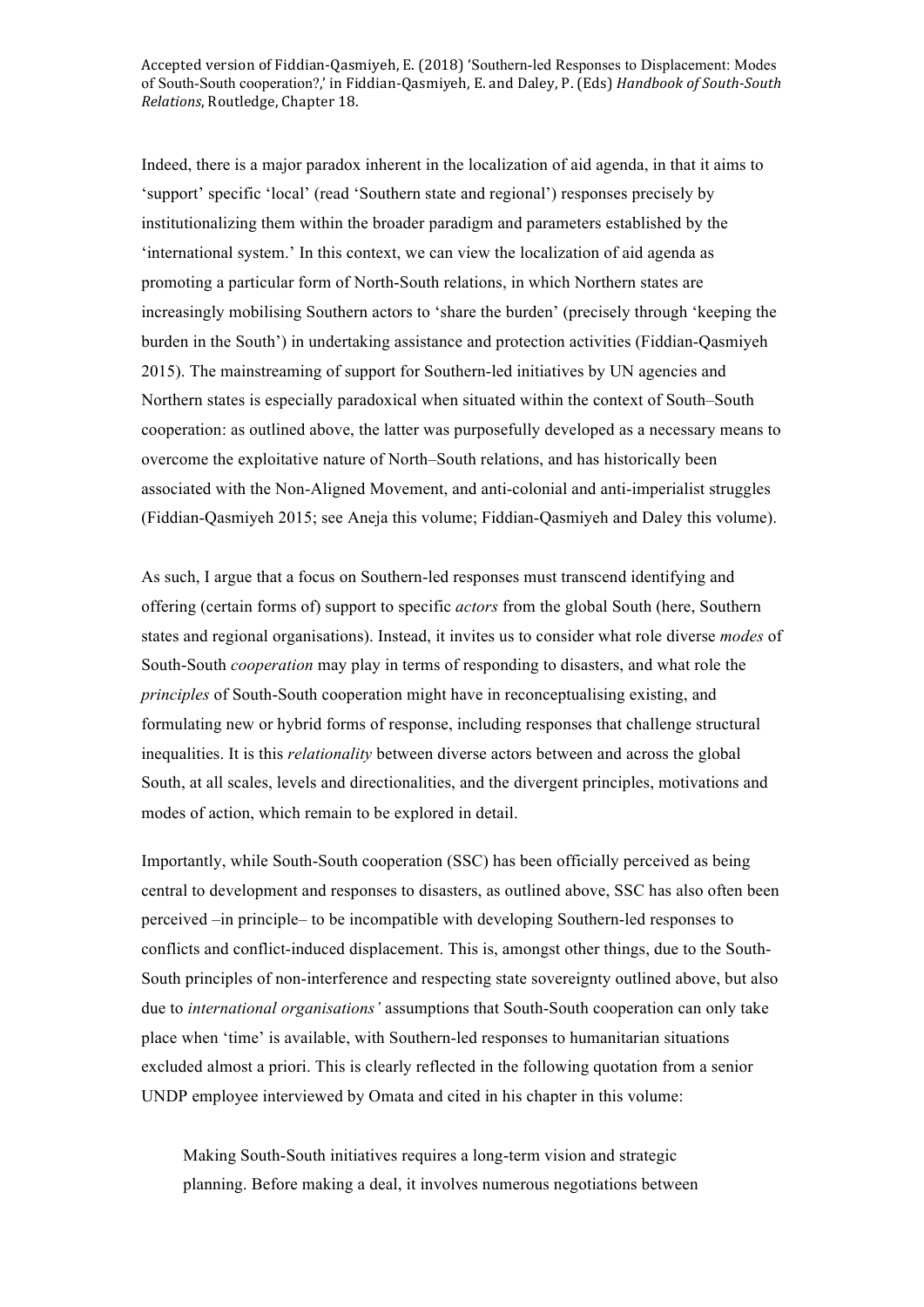involved actors and UNDP… I know UNHCR staff need to respond quickly to emergencies to save people's life. These emergencies usually emerge in an unpredictable way. Such situations are not conducive to the modalities of South-South partnerships.

As such, while UNDP has an established track record of promoting South-South Cooperation in the context of development,<sup>xii</sup> it has often been assumed by and about UNHCR and other humanitarian agencies that SSC is incompatible with 'humanitarian' work because SSC requires long-term planning, while UNHCR needs to operate from one hour to the next. Of course, we know this is not the case overall, and diverse Southern actors –regional organisations, states, sub-national actors, communities and individuals– have historically played key roles in responding to diverse forms of disasters, including conflict-induced displacement.

Indeed, the potential to further explore the roles of South-South cooperation in existing, new and emerging displacement situations is highly significant precisely because conflict and displacement-related 'crises' are often predicted or even 'announced' weeks, months, years in advance, and also precisely because displacement is increasingly *protracted* in nature. UNHCR is indeed making (very slow) headway into institutionalizing modes of South-South cooperation, for instance through UNHCR's promotion of the 'solidarity resettlement scheme' between the Middle East and specific solidary Latin American countries (Fiddian-Qasmiyeh 2015; cf. Cantor this volume). As such, specific modes of state-state cooperation under the framework of South-South Cooperation and its underlying principle of 'solidarity' are being explored, and actively supported, by international organisations such as the UN Refugee Agency.

However, while particular actors are being actively supported in this way by the international community, there is also a need to continue recognising the extent to which diverse forwardlooking initiatives have been developed under the remit of South-South cooperation by actors which have purposefully disengaged from, or aim to challenge, the international system. Such initiatives have not only historically existed around the world, but also have significant legacies that still echo to date. For instance, long before Castro established the abovementioned Latin American School of Medicine, from the 1970s to the mid-2010s Cuba offered secondary and tertiary level education to refugee youth including Palestinians, Sahrawi refugees via an international scholarship system (Fiddian-Qasmiyeh 2015); this has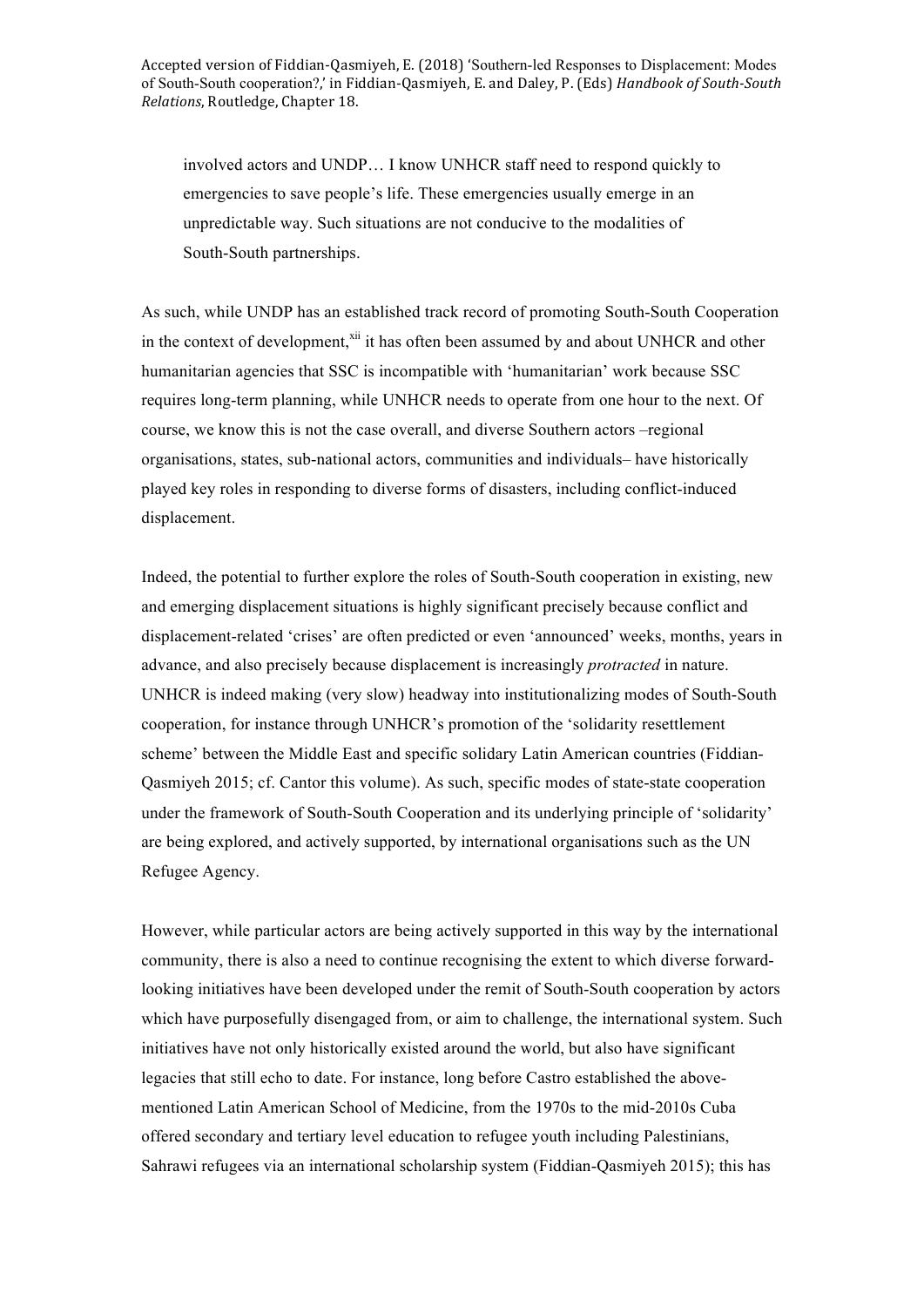meant that many Cuban-educated Syrian and Palestinian refugee doctors and surgeons have been providing medical assistance to people displaced within and from Syria since the outbreak of conflict in that country in 2011, through what I conceptualise as forms of refugeerefugee humanitarianism (Fiddian-Qasmiyeh 2016, 2017).

Indeed, a further critique of the localization framework is that although national and regional responses are often equated with 'localised responses' that can be captured and supported by the international system, there is also a need to move towards a localization agenda that is even more 'local' in nature: focusing on individuals, communities and neighbourhoods, alongside other national and sub-national actors, not just as 'experiencing' and being affected by disasters, but also as *responding* to these in different ways (Fiddian-Qasmiyeh 2017, 2018). Indeed, while Egeland claimed in 2011 that the *growth* in civil society movements in Southern societies "is probably the single most important trend in global efforts to combat poverty and conflict" (2011, p. xxi), localized responses have throughout history been led by individuals and communities, whether organized or labeled as 'civil society movements' or not.

In addition to acknowledging the extent to which diverse actors from across both the global North and the global South have developed different forms of response to disasters throughout history, it is thus equally essential to consider the question of the plurality of 'communities of response' from a multi-scalar and multi-stakeholder perspective. In this regard, research is increasingly acknowledging the significance both of examining the roles played by different actors -including individual, household, community, and sub-national and national actors, regional organisations and international organisations– and of exploring the nature of *relationships* that exist within, between and across these different responders across all scales (micro, meso and macro), and as processes that change across time and space.

# *Geographies and Scales of Response: Roles and Relationships*

The case of refugee-led responses to displacement noted above can thus be examined through the framework of 'locally-provided aid', but also as one of a myriad of 'Southern-led' responses. In this regard I would like to highlight the importance of focusing on the *relationships* and *interactions* that exit between different groups of refugees in a diversity of spaces, and indeed, of complementing a focus on what I refer to as 'refugee-refugee relationality' (Fiddian-Qasmiyeh 2017) with a focus on relationships between heterogenous members of different groups of refugees and different groups of hosts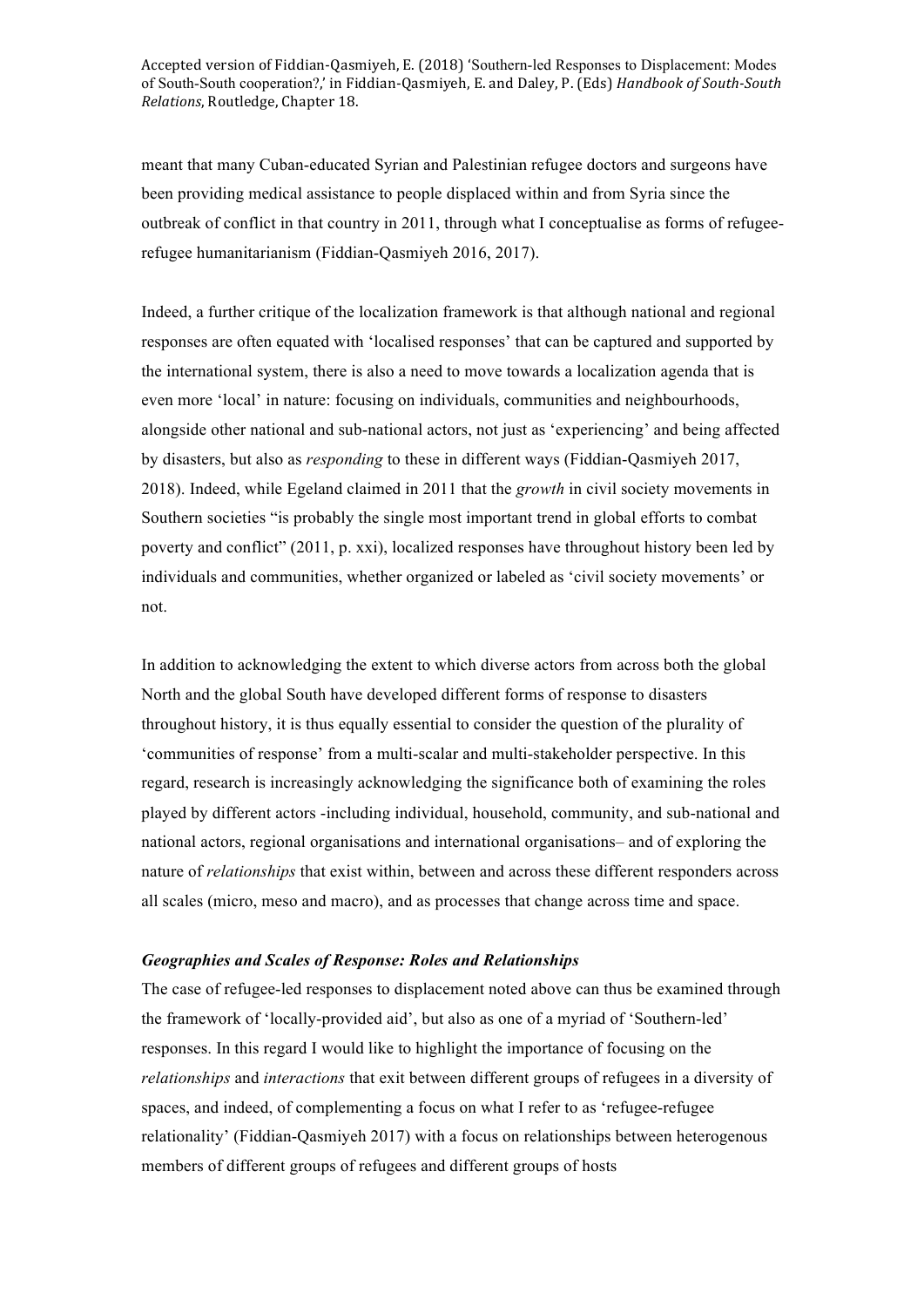(www.refugeehosts.org). These relationships are especially significant in light of what I refer to as the *overlapping* nature of displacement.

While a great deal of academic and policy attention has been given to urban and protracted displacement, very little research has been conducted into the nature and implications of overlapping displacements, including with regard to the relationship between refugees and local communities. I use the term 'overlapping' to refer to two spatio-temporal dynamics. Firstly, refugees and IDPs have often both personally and collectively experienced secondary and tertiary displacement. This is the case of thousands of Sahrawi and Palestinian refugees who left their refugee camp homes in Algeria and Lebanon respectively to study or work in Libya before being displaced by the outbreak of conflict there in 2011, and of Palestinian and Iraqi refugees who had originally sought safety in Syria only to be displaced once more by the conflict there (Fiddian-Qasmiyeh 2012, 2015). Secondly, refugees are increasingly experiencing overlapping displacement in the sense that they often physically share spaces with other displaced people. For example, Turkey hosts refugees from over 35 countries of origin, Lebanon from 17 countries, Kenya 16, Jordan 14, Chad 12 and both Ethiopia and Pakistan 11 (Crawford et al, 2015).

The implication of these intersecting processes it that refugees share spaces for long periods of time both with local host communities, and with other displaced people themselves; this means that refugee groups often become members of the communities which are subsequently called upon to offer protection and support to other groups of displaced people. What I refer to as the process of overlapping displacement precisely indicates not only that people continue to experience ongoing forms of vulnerability and precariousness, but also the extent to which, for many people the 'new norm' (if not the 'new normal') may be to be displaced or affected by crisis again and again, either individually or as families and members of communities which have experienced displacement on more than one occasion, or as people who remain displaced and then become 'hosts' to newly displaced people.

A contemporary example is that of Palestinian refugees in Baddawi refugee camp in North Lebanon, who have resided in the camp since the 1950s and who have 'hosted' refugees arriving from Syria since 2012.<sup>xiii</sup> These refugees include not only displaced Syrians but also Palestinian and Iraqi refugees who had been living in Syria at the outbreak of the conflict and who have found themselves refugees once more (Fiddian-Qasmiyeh 2012). In the context of Baddawi, Palestinians are both refugees and hosts, and urban camps are spaces that are shared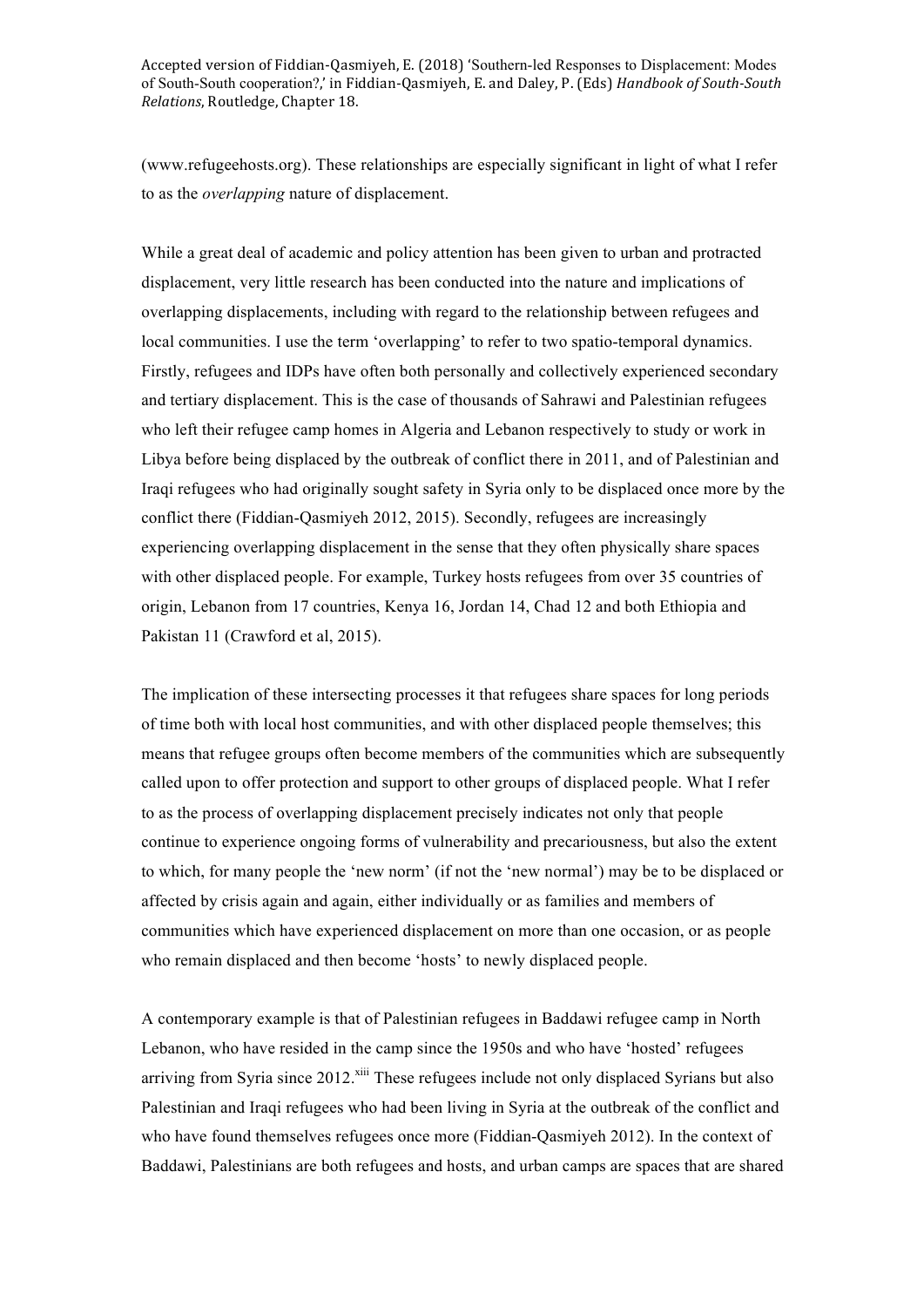between not only different generations of refugees but also refugees of different nationalities and countries of origin. Furthermore, this is also not the first time that Baddawi camp and its refugee inhabitants have welcomed 'new' refugees, as Baddawi also hosted over 15,000 'new' Palestinian refugees who were internally displaced from nearby Nahr el-Bared refugee camp when that camp was destroyed during fighting in 2007. With an estimated 10,000 refugees from Nahr el-Bared still residing in Baddawi camp, these 'internally-displacedrefugees-hosted-by-refugees' have become part of the established Baddawi community hosting 'newly' displaced refugees from Syria (Fiddian-Qasmiyeh 2015; also see Fiddian-Qasmiyeh and Qasmiyeh 2016/2018).

Such processes of overlapping displacement and shared spaces indicate the importance of examining refugee-refugee relationality, requiring that research, policies, and practices transcend and critique the implications of the assumption that citizen-host communities are 'affected' by refugees, or that 'citizens' 'support' or 'reject' displaced people. Instead, it is essential to carefully examine the relationships that exist, emerge and change over time and space between different groups of people who have been directly and indirectly affected by and involved in complex emergencies and disasters, including protracted displacement.

Highlighting the relational nature of displacement, and destabilising the assumption that refugees are hosted by citizens, is evidently not to idealise the encounters that characterise refugee-refugee encounters, since these are also often framed by power imbalances and processes of exclusion and overt hostility between members of new and established refugee communities. However, rather than viewing these tensions as inevitable, I offer this reflection to argue that certain 'international' and 'national' policies and programmes may activate resentment and insecurity among hosts, and there is an increased need to fulfil the abovementioned commitment to implement programmes that aim to support both refugees and host communities (as is ostensibly at the core of the 3RP – see Fiddian-Qasmiyeh forthcoming). In the context of overlapping displacement and refugees-hosting-refugees, these tensions may be the result of the uneven development and implementation of programmes for different 'generations' of refugees and for refugees according to their country of origin. This is acutely visible in Baddawi, whose established residents have received limited assistance from the UN Relief and Works Agency for Palestine in the Near East (UNRWA) since the 1950s, while new arrivals from Syria have the potential to receive support from an expanding range of inter/national organisations, including UNHCR (Fiddian-Qasmiyeh 2017).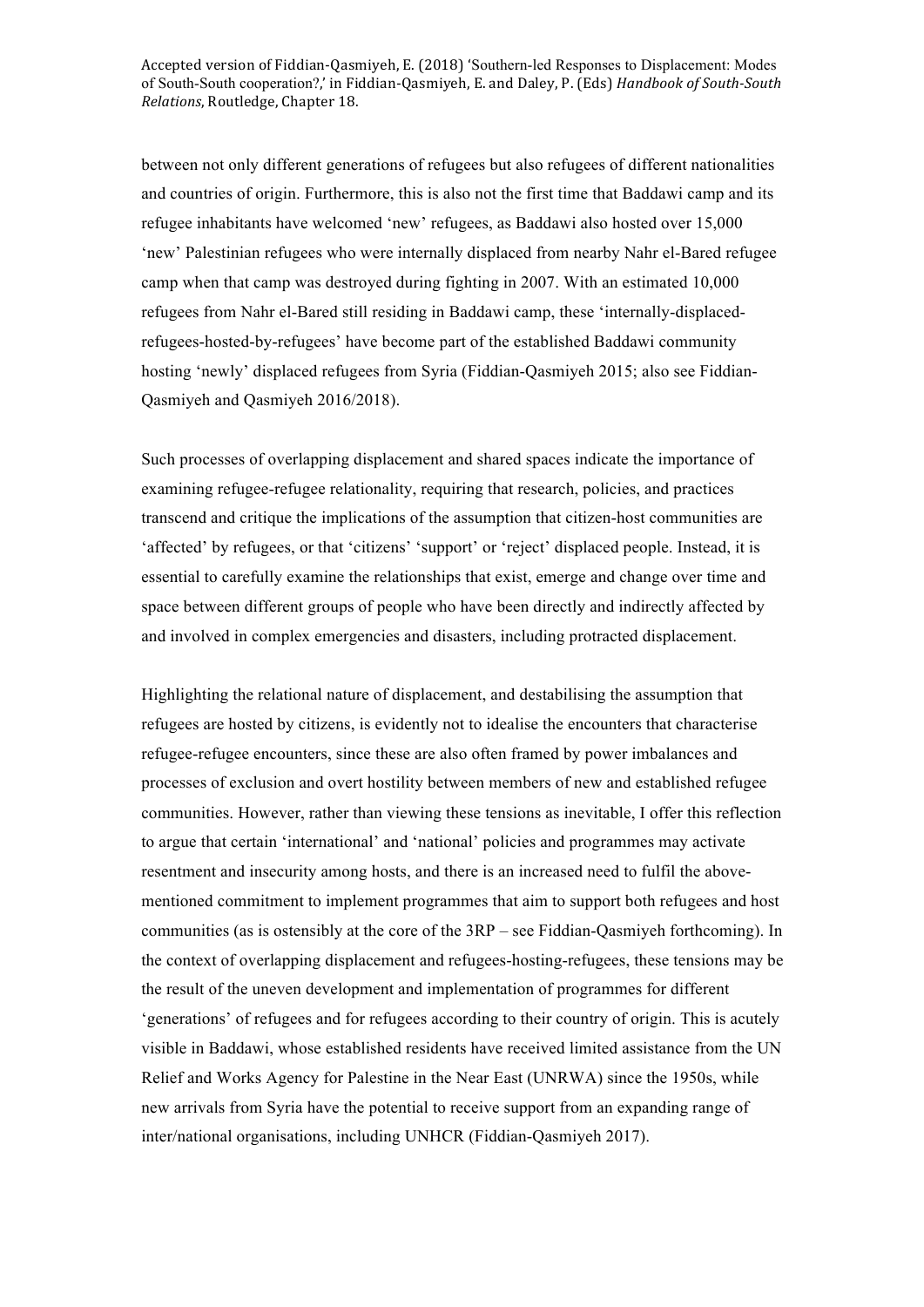Within the context of South-South cooperation, local level responses to displacement from Syria, including those developed by refugees themselves, are not formally articulated through reference to the SSC principles of mutual assistance or reciprocity, and yet these non-state responses are intimately related to other principles which intersect with those discourses on different levels: notions of 'refugee-refugee solidarity', a sense of reciprocity between people who have historically been displaced, and a range of faith-based principles (see Fiddian-Qasmiyeh 2015, 2016, 2017). For others, a commitment to fill the gaps not *left by*, but in fact *created by* Northern states and institutions, is articulated through a combination of political, ideological and faith-based rhetoric. These forms of communal self-sufficiency are ultimately unsustainable in situations of acute precarity, and yet they an essential component of the strategies that people develop and negotiate both to stay alive and to try to live meaningful lives in displacement.

## **Conclusion**

As I have noted throughout this chapter**,** there are different ways of imagining and implementing responses to disasters, including models based on principles of South-South cooperation and horizontal learning that can provide longer-term responses to emerging and protracted displacement scenarios. By highlighting a series of examples which are officially or informally framed as modes of South-South cooperation it has not been my intention to idealise such responses (for critiques, see Fiddian-Qasmiyeh 2015). Instead, I have aimed to exemplify, firstly the extent to which diverse actors are, and have long been, involved in responding to disasters and secondly, the extent to which their underlying principles, aims and objectives may differ from, and challenge, those of the more mainstream members of 'the international humanitarian system.'

While global North actors may continue to reject many of these interventions for being political and ideological rather than categorizing these *as* modes of 'humanitarian' assistance -Cuba, for instance, has often been depicted as engaging in ideologically-motivated forms of 'disaster diplomacy<sup>'xiv</sup>– one key question that remains to be explored further is how people affected by displacement themselves experience, enact, respond to and *conceptualise* these different processes and modes of response. This is essential since people do not merely 'experience' or 'respond' to displacement, but are also everyday theorists who conceptualise, negotiate and resist different modes of action and inaction.<sup>xv</sup>

Throughout my research with Sahrawi and Palestinian refugees who studied in Cuba in the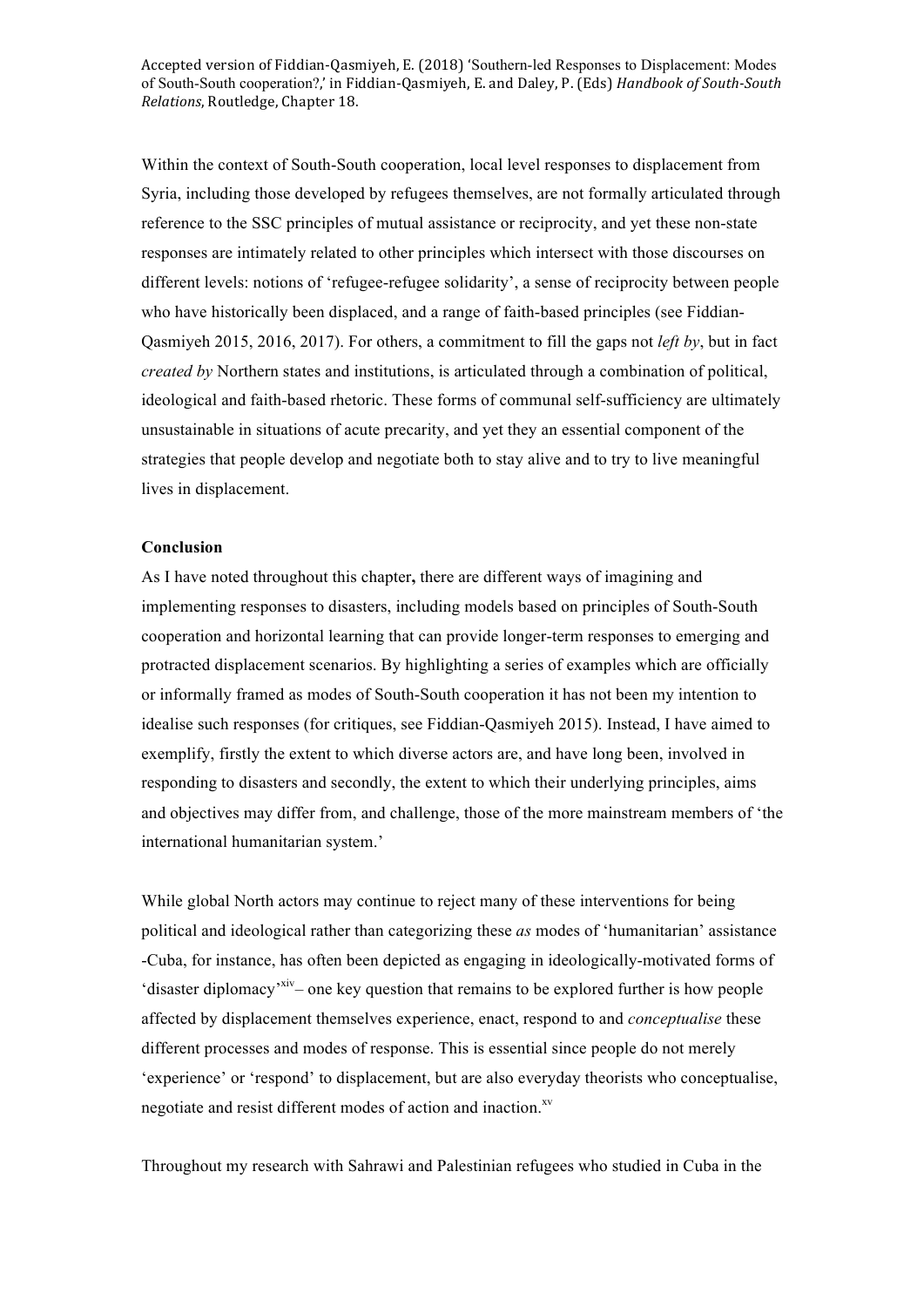1990s and 2000s before returning to work in their home-camps in Algeria and Lebanon respectively, for instance, Cuban-educated graduates repeatedly referred to the scholarship programme through reference to a combination of 'ideology', 'politics', 'humanitarianism' and 'human values' (Fiddian-Qasmiyeh 2015). Ultimately, they maintained that Cuba's programme for refugees *is* 'humanitarian' in nature, but they offered different perspectives regarding the *balance* between these different dimensions, implicitly and at times explicitly noting the ways in which these overlap or are in tension.<sup>xvi</sup>

In this chapter I have proposed the value of analyzing historical and contemporary forms of South-South *cooperation* on diverse scales (rather than an instrumentalisation of Southern *actors* via the 'localisation of aid' agenda)*,* and of critically engaging with the *principles* of South-South cooperation. Indeed, I would suggest that the framework of South-South cooperation may be a useful lens through which to examine responses to displacement since forms of SSC, from their birth, have blurred and/or combined rather than inscribed institutional and programmatic distinctions between long- and short-term responses, with the very term 'cooperation' having the potential to encompass both development *and*  humanitarian initiatives (Fiddian-Qasmiyeh 2017). In turn, South-South actions and South-South principles have distinctive spatialities, directionalities, and imperatives of response at their core, including a particular attention to developing modes of challenging and redressing structural inequalities which ultimately 'create' – or at least magnify - vulnerabilities to and in diverse disasters.

Highlighting these potentialities is not a matter of idealizing them. Rather, it is a means of proposing that further research is required to better understand how different actors, on different scales and levels, firstly, experience, perceive *and* conceptualise how, why and with what effect different forms of response are implemented by Southern actors (especially in the in/formal context of South-South cooperation), and, secondly, to trace, resist and challenge the diverse structural barriers that prevent the development of meaningful responses that meet individual and collective needs and rights around the world.

## **References**

Abu-Lughod, L. (2002) 'Do Muslim women really need saving? Anthropological Reflections on Cultural Relativism and Its Others,' *American Anthropologist,* 104(3): 783-790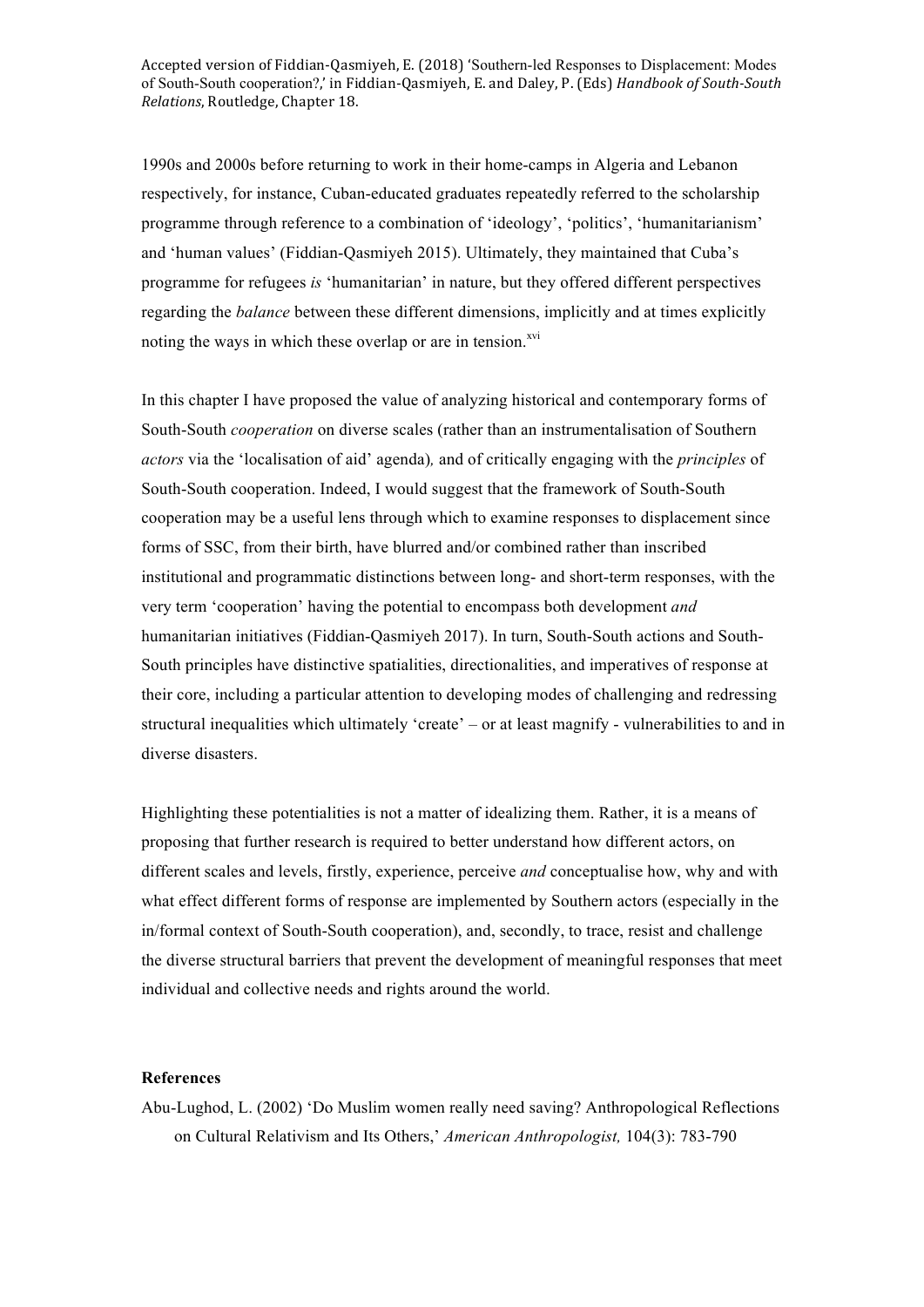- Ager, J., Fiddian-Qasmiyeh, E. and Ager, A. (2015) 'Local Faith Communities and the Promotion of Resilience in Contexts of Humanitarian Crisis,' *Journal of Refugee Studies,*  28(2): 202- 221.
- Barakat, S. and Zyck, S. (2010) 'Gulf State assistance to conflict-affected environments', *The Kuwait Programme on Development, Governance and Globalisation in the Gulf States*.
- Barnett, M. (2011) *Empire of Humanity: A History of Humanitarianism*, New York: Cornell University Press.
- Barnett, M. and Stein, J. (Eds) (2012). *Sacred Aid: Faith and Humanitarianism*, Cambridge: Cambridge University Press.
- Barnett, M. and Weiss, T. (2011) *Humanitarianism Contested: Where Angels Fear to Tread*, Oxford: Routledge
- Barnett, M. and Weiss, T. (2008) 'Humanitarianism: A Brief History of the Present', in Barnett, M. and Weiss, T.G. (Eds). *Humanitarianism in Question: Politics, Power, Ethics*. New York: Cornell University Press.
- Binder, A., Meier, C. and Steets, J. (2010) *Humanitarian assistance: truly universal? A mapping study of non-Western donors,* GPPi Research Paper Series, 12: 1-41.
- Brigg, M. (2002) 'Post-development, Foucault and the colonisation metaphor,' *Third World Quarterly*, 23:3, 421-436.
- Cook, A. (2010) 'Positions of Responsibility: A Comparison of ASEAN and EU Approaches towards Myanmar', *International Politics*, 47(3–4): 433–449.
- Crawford N. *et al* (2015) *Protracted displacement: uncertain paths to self-reliance in exile*, London: ODI/HPG.
- Davey, E. (2012) 'New Players Through Old Lenses: Why history matters in engaging Southern actors', *HPG Policy Brief*, 48.
- Donini, A., Minear, L. and Walker, P. (2004) 'The Future of Humanitarian Action,' *Disasters*, 28(2):190-204.
- Duffield, M. (2007, 2013) *Development, Security and Unending War: Governing the World of Peoples*, Cambridge: Polity.  $(1<sup>st</sup>, 2<sup>nd</sup>$  editions).
- Egeland, J. (2011) "Foreword: Humanitarianism in the crossfire" to M. Barnett and T. Weiss (Eds) *Humanitarianism Contested: Where Angels Fear to Tread,* Routledge.
- Ferris, E. (2011) "Faith and Humanitarianism: It's Complicated." *Journal of Refugee Studies* 24 (3): 606–625, doi.org/10.1093/jrs/fer028.
- Fiddian-Qasmiyeh, E. (2015a) *South-South Educational Migration, Humanitarianism and Development: Views from Cuba, North Africa and the Middle East*, Oxford: Routledge.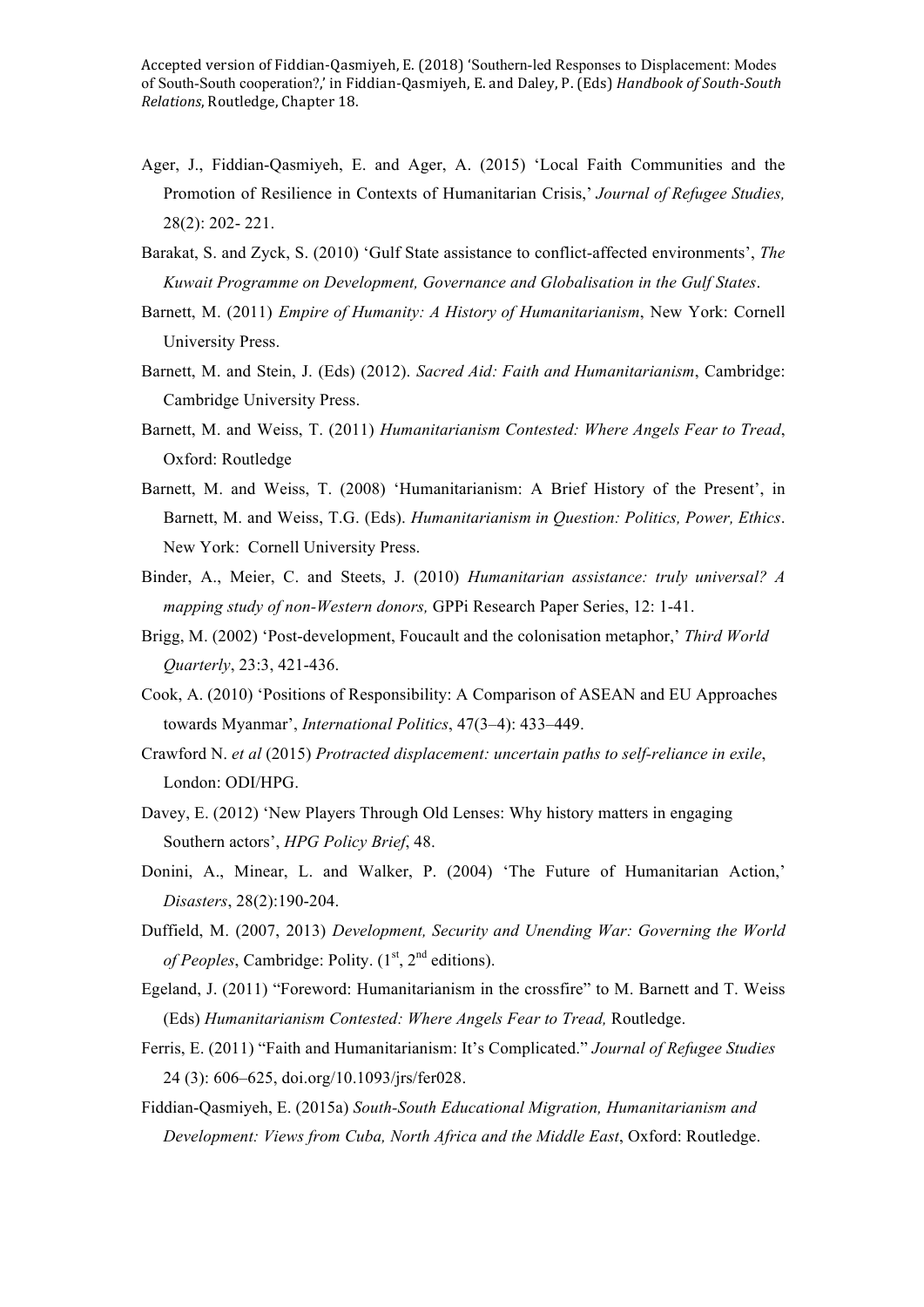- Fiddian-Qasmiyeh, E. (2015b) 'Refugees helping refugees: How a Palestinian camp in Lebanon is welcoming Syrians,' *The Conversation,* 4 November 2015.
- Fiddian-Qasmiyeh, E. (2011) 'Faith-based humanitarianism in contexts of forced displacement,' Special Issue of the *Journal of Refugee Studies,* 24(3): 429-439.
- Fiddian-Qasmiyeh, E and Ager, A. (2013) *Local Faith Communities and the promotion of resilience in humanitarian situations,* RSC/JLI Working Paper 90, Oxford: Refugee Studies Centre.
- Fiddian-Qasmiyeh, E. and Pacitto, J. (2016) "Writing the Other into Humanitarianism: A conversation between 'South-South' and 'faith-based' humanitarianisms," in Sezgin, Z. and Dijkeul, D. (Eds) *The New Humanitarianisms in International Practice: Emerging actors and contested principles*, Oxford: Routledge.
- Fiddian-Qasmiyeh, E. and Qasmiyeh, Y. M. (2016) 'Refugee Neighbours and Hostipitality: Exploring the complexities of refugee-refugee humanitarianism,' *The Critique*, 5 January 2016. Reposted on *Refugee Hosts* on 20 March 2018 – available at https://refugeehosts.org/2018/03/20/refugee-neighbours-hostipitality/, last accessed on 19 June 2018.
- Gatten, E. and Alabaster, O. (2012) 'Refugee influx prompts solo relief work,' *The Daily Star Lebanon,* 27 July 2012.
- Harmer, A. and Cotterell, L. (2009) *Diversity in Donorship: the changing landscape of official humanitarian aid*, HPG Research Report.
- Hollis, S. (2017) 'Bridging international relations and disaster studies: the case of disaster– conflict scholarship,' *Disasters*, doi: 10.1111/disa.12231
- IRIN (2012) 'Jordan: Civil society at heart of Syrian refugee response,' 11 Apr 2012.
- Juma, M. and Suhrke, A. (Eds) (2002) *Eroding local capacity: international humanitarian action in Africa*, Uppsala: Nordika Afrika Institutet.
- Kelman, I. (2007) 'Hurricane Katrina Disaster Diplomacy.' *Disasters*, 31(3):288-309.
- Khan, S. (2017) 'Irma: Cuba sends hundreds of doctors to Caribbean islands devastated by hurricane,' *The Independent*, 9 September 2017.
- El-Nakib, S. and A. Ager (2015) *Local Faith Community and Related Civil Society Engagement in Humanitarian Response with Syrian Refugees in Irbid, Jordan*, Report to the Henry Luce Foundation, April 2015.
- Rajaram, P. (2002) 'Humanitarianism and Representations of the Refugee,' *Journal of Refugee Studies*, 15(3): 247-264.
- Svoboda, E. and Pantuliano, S. (2015) International and local/diaspora actors in the Syria response: A diverging set of systems? HPG Working Paper, March 2015.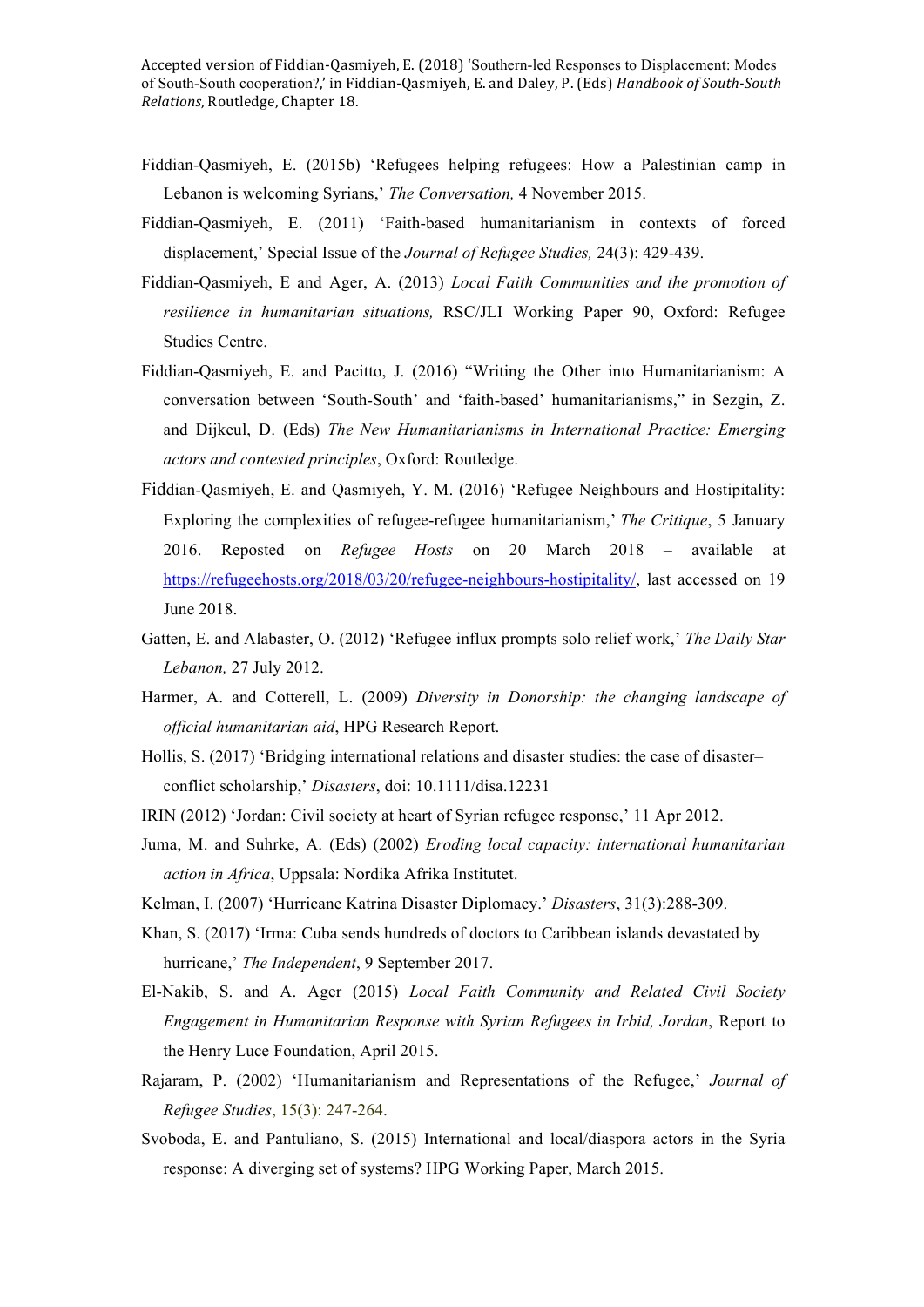Telford, J. and Cosgrave, J. (2007) 'The international humanitarian system and the 2004

Indian Ocean earthquake and tsunamis,' *Disasters*, 31(1): 1-28.

 

<sup>i</sup> On South-South migration more broadly, see Crush and Chikanda this volume.

iii On Myanmar's refusal to allow 'Western' organisations to provide such assistance, see Fiddian-Qasmiyeh and Pacitto (2016).

 $\overline{v}$  In other cases, as explored below. Southern actors may wish to join 'the international humanitarian community,' highlighting another dimension of a 'mutually constitutive' framework through which Southern actors aim to become part of, or are variously incorporated into Northern frameworks.

 $v<sup>i</sup>$  The Group of 77 -originally established in 1964 by 77 'developing countries' at the first conference of the UN Conference on Trade and Development, and which, by 2017, had over 134 member states- 'provides the means for the countries of the South to articulate and promote their collective *economic* interests and enhance their joint negotiating capacity on all major international *economic* issues within the United Nations system, and promote South-South cooperation for development'. Available at http://www.g77.org/doc/ last accessed 8/03/2018, emphasis added.

<sup>vii</sup> It is beyond the scope of this chapter to trace the extent to which states do or do not uphold these principles in practice – however, as noted by Aneja (this volume), the "divergence between principles and practice has in some way amplified the importance of the principles, as a performative device that helps obscure sources of competition within the South, while reinforcing the project of a distinct Southern identity and purpose." On the political benefits of mobilising the discourse of South-South cooperation and NAM principles, also see Fiddian-Qasmiyeh and Pacitto (2016).

viii On the particularities of China's historical approach to philanthropy, see Reeves (this volume).

<sup>ix</sup> There are many who critique the assertion that humanitarianism should, and can be separated from politics. Furthermore, as I have argued elsewhere, claims of impartial, apolitical universality in the international principles institutionalised by the ICRC, can equally be interpreted and understood to be partial, politicized neo-imperialism (see Fiddian-Qasmiyeh 2015). In effect, Pacitto and I have argued elsewhere that politics pervades humanitarianism, and not just humanitarianism in the sense of the practices carried out by 'humanitarian' organizations; it is interwoven within the fibers of the epithet itself. It is this lexical politics that has for so long footnoted Other actors and Other modes of action in the study of humanitarianism (Fiddian-Qasmiyeh and Pacitto 2016).<br><sup>x</sup> This section builds upon Fiddian-Qasmiyeh (2015, chapter 2).

xi Indeed, a European diplomat I interviewed in Beirut in April 2017 (as part of my research examining local and international responses to displacement from Syria) noted that his state's aid programmes in Syria and neighbouring countries are intimately related to his state's

ii This percentage is estimated by the UNHCR, but neither the UNHCR's absolute 'refugee figures,' nor the percentage of refugees within the 'developing world,' include the almost 6 million Palestinian refugees who do not fall under UNHCR's remit, but rather under that of 'the other' refugee agency: the UN Relief and Works Agency for Palestine Refugees in the Near East (UNRWA). UNRWA operates in the main Palestinian host countries and territories (Lebanon, Jordan, Syria, Gaza and the West Bank), all of which are 'in the global South.' The percentage of refugees remaining in what the UNHCR denominates "developing countries and regions" increases to circa 90% once we include *all* refugees irrespective of their place of origin or institutional mandate.

<sup>&</sup>lt;sup>iv</sup> While other conceptualisations exist, these are the key entities which are typically associated with 'the international humanitarian community (i.e. see Telford and Cosgrave 2007).